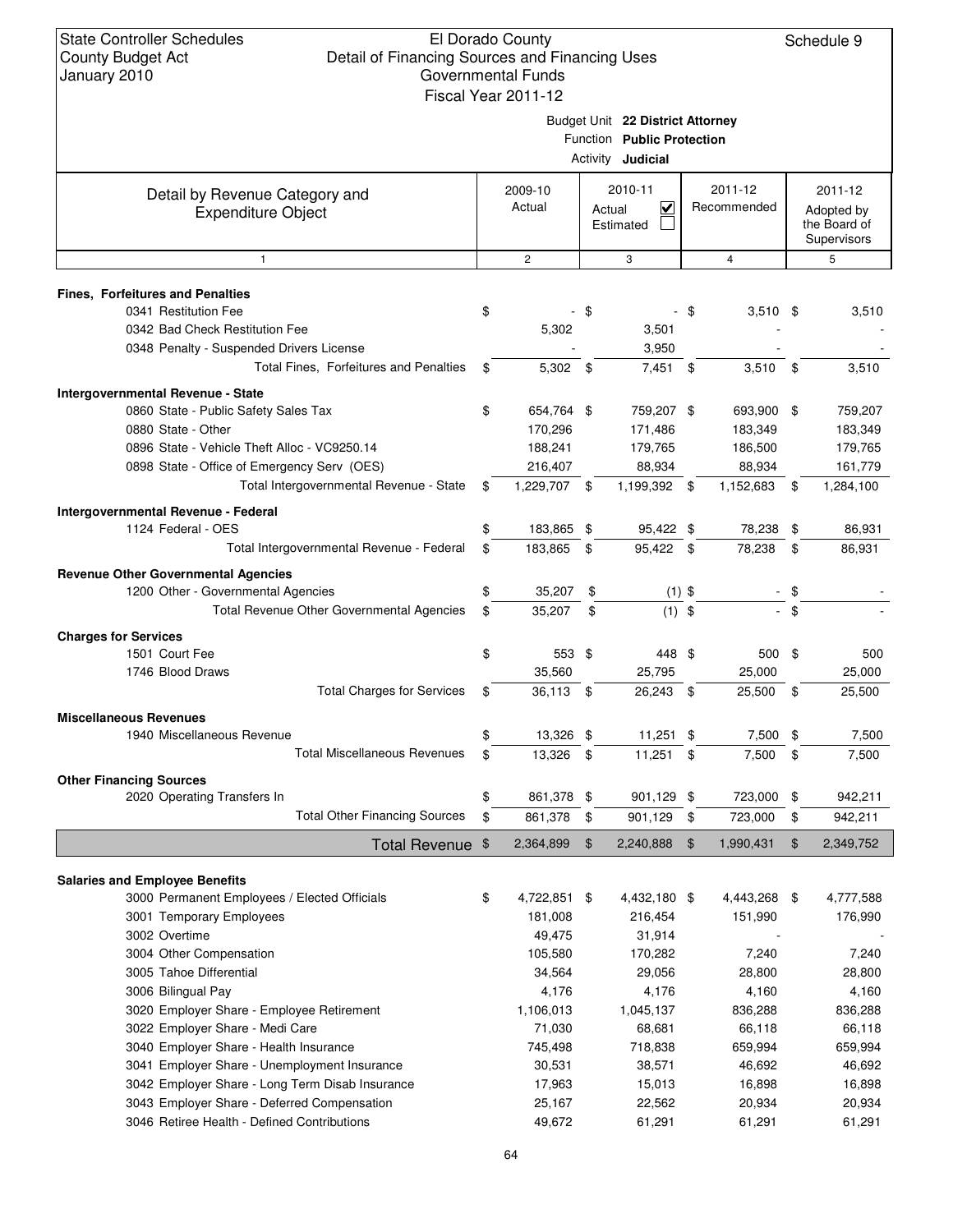|                                               |                  | Budget Unit 22 District Attorney<br>Function Public Protection<br>Activity <b>Judicial</b> |                   |                                           |
|-----------------------------------------------|------------------|--------------------------------------------------------------------------------------------|-------------------|-------------------------------------------|
| Detail by Revenue Category and                | 2009-10          | 2010-11                                                                                    | 2011-12           | 2011-12                                   |
| <b>Expenditure Object</b>                     | Actual           | $\overline{\mathbf{v}}$<br>Actual<br>Estimated                                             | Recommended       | Adopted by<br>the Board of<br>Supervisors |
| $\mathbf{1}$                                  | $\overline{2}$   | 3                                                                                          | $\overline{4}$    | 5                                         |
| 3060 Employer Share - Workers' Compensation   | 45,181           | 54,093                                                                                     | 44,103            | 44,103                                    |
| 3080 Flexible Benefits                        | 42,091           | 24,316                                                                                     | 193,296           | 193,296                                   |
| Total Salaries and Employee Benefits          | \$<br>7,230,800  | 6,932,566<br>\$                                                                            | 6,581,072<br>- \$ | \$<br>6,940,392                           |
| <b>Services and Supplies</b>                  |                  |                                                                                            |                   |                                           |
| 4040 Telephone Company Vendor Payments        | \$<br>$9,734$ \$ | 7,434 \$                                                                                   | $9,159$ \$        | 9,159                                     |
| 4041 Cnty Pass thru Telephone Chrges to Depts | 3,309            | 2,414                                                                                      | 2,453             | 2,453                                     |
| 4080 Household Expense                        | 35               |                                                                                            |                   |                                           |
| 4086 Household Expense - Janitorial/Custodial | 778              |                                                                                            |                   |                                           |
| 4100 Insurance - Premium                      | 130,943          | 94,251                                                                                     | 101,816           | 101,816                                   |
| 4120 Jury and Witness Expense                 | 25,977           | 9,289                                                                                      | 15,000            | 15,000                                    |
| 4124 Witness Fee                              | 1,576            | 735                                                                                        | 1,000             | 1,000                                     |
| 4126 Jury Mileage: Criminal                   |                  | 2,961                                                                                      | 1,000             | 1,000                                     |
| 4127 Grand Jury Expense                       | (33)             | 940                                                                                        | 1,000             | 1,000                                     |
| 4128 Witness Mileage                          | 1,646            | 749                                                                                        | 750               | 750                                       |
| 4140 Maintenance - Equipment                  | 760              | 122                                                                                        | 500               | 500                                       |
| 4144 Maintenance - Computer System Supplies   | 265              | 265                                                                                        | 265               | 265                                       |
| 4145 Maintenance - Equipment Parts            | 36               |                                                                                            |                   |                                           |
| 4180 Maintenance - Building and Improvements  | 125              |                                                                                            | 500               | 500                                       |
| 4197 Maintenance - Building Supplies          | 237              | 105                                                                                        | 250               | 250                                       |
| 4220 Memberships                              | 15,280           | 14,085                                                                                     | 19,715            | 19,715                                    |
| 4260 Office Expense                           | 25,116           | 34,169                                                                                     | 27,566            | 27,566                                    |
| 4261 Postage                                  | 7,055            | 5,905                                                                                      | 6,058             | 6,058                                     |
| 4262 Software                                 | 2,032            | 83                                                                                         |                   |                                           |
| 4263 Subscription / Newspaper / Journals      | 2,806            | 2,878                                                                                      | 2,879             | 2,879                                     |
| 4265 Law Books                                | 33,772           | 36,294                                                                                     | 35,068            | 35,068                                    |
| 4266 Printing / Duplicating                   | 1,121            | 1,173                                                                                      | 1,000             | 1,000                                     |
| 4300 Professional and Specialized Services    | 28,441           | 29,805                                                                                     | 31,153            | 31,153                                    |
| 4308 External Data Processing Services        | 26,136           | 31,344                                                                                     | 27,527            | 27,527                                    |
| 4317 Criminal Investigation                   | 5,297            | 1,001                                                                                      | 5,000             | 5,000                                     |
| 4320 Verbatim Report - Transcription          | 11,073           | 9,512                                                                                      | 12,000            | 12,000                                    |
| 4322 Medical and Sobriety Examinations        | 56,475           | 73,503                                                                                     | 65,230            | 65,230                                    |
| 4323 Psychiatric Medical Services             | 675              |                                                                                            | 675               | 675                                       |
| 4324 Medical, Dental and Lab Services         | 1,743            | 136                                                                                        | 2,538             | 2,538                                     |
| 4400 Publication and Legal Notices            |                  | 25                                                                                         |                   |                                           |
| 4420 Rents and Leases - Equipment             | 20,653           | 17,463                                                                                     | 19,267            | 19,267                                    |
| 4421 Security System                          | 4,339            | 4,154                                                                                      | 4,165             | 4,165                                     |
| 4440 Rent & Lease - Building/Improvements     | 29,317           | 17,521                                                                                     | 23,761            | 23,761                                    |
| 4460 Small Tools and Instruments              | 320              | 646                                                                                        | 600               | 600                                       |
| 4461 Minor Equipment                          | 3,360            | 6,515                                                                                      | 3,150             | 3,150                                     |
| 4462 Minor Computer Equipment                 | 9,788            | 38,339                                                                                     | 1,000             | 1,000                                     |
| 4463 Minor Telephone and Radio Equipment      | 378              |                                                                                            | 1,000             | 1,000                                     |
| 4464 Minor Law Enforcement Equipment          | 4,593            | 4,662                                                                                      | 2,500             | 2,500                                     |
| 4500 Special Departmental Expense             | 1,316            | (1,650)                                                                                    | 20,000            | 20,000                                    |
| 4501 Special Projects                         | 262              |                                                                                            | 1,000             | 1,000                                     |
| 4502 Educational Materials                    | 40               |                                                                                            |                   |                                           |
| 4503 Staff Development                        | 6,148            | 8,261                                                                                      | 6,000             | 6,000                                     |
|                                               |                  |                                                                                            |                   |                                           |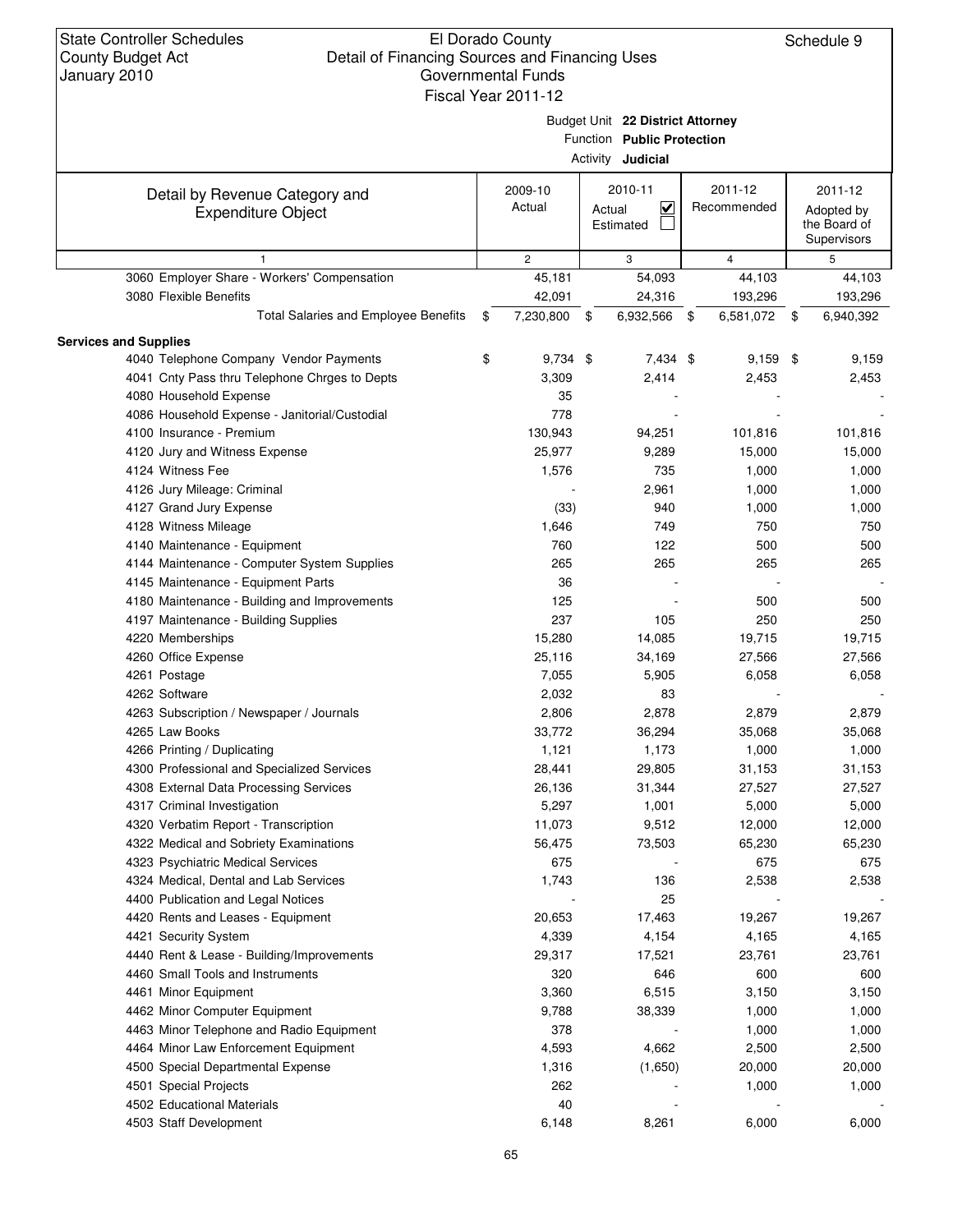State Controller Schedules County Budget Act January 2010 El Dorado County Detail of Financing Sources and Financing Uses Governmental Funds Schedule 9 Budget Unit **22 District Attorney** Function **Public Protection** Activity **Judicial** Detail by Revenue Category and Expenditure Object Fiscal Year 2011-12 Actual  $\Box$  Recommended Adopted by the Board of **Supervisors** 2009-10 2010-11 2011-12 2011-12 Estimated 1 2 3 4 5 4510 District Attorney - DA 6,000 5,000 5,000 5,000 5,000 5,000 5,000 5,000 5,000 5,000 5,000 5,000 5,000 5,000 4529 Software License 684 19,265 - - 4540 Staff Development 150 and 150 and 150 and 150 and 150 and 150 and 150 and 150 and 150 and 150 and 150 and 150 and 150 and 150 and 150 and 150 and 150 and 150 and 150 and 150 and 150 and 150 and 150 and 150 and 150 and 4600 Transportation and Travel 28,447 17,400 12,650 12,650 4602 Employee - Private Auto Mileage  $3,140$   $1,969$   $2,375$   $2,375$   $2,375$ 4605 Vehicle - Rent or Lease 75,583 66,281 60,531 60,531 4606 Fuel Purchases 39,458 43,403 46,350 46,350 4608 Hotel Accommodations 8,304 8,791 8,500 8,500 4620 Utilities 31,884 32,869 32,225 32,225 Total Services and Supplies  $$660,426$  \$645,219 \$620,176 \$620,176 **Other Charges** 5142 Audit Findings 2008 124 \$ 5142 Audit Findings 2008 124 \$ 5142 Audit Findings 5300 Interfund Expenditures 2,428 2,299 2,500 2,500 Total Other Charges  $$ 2,428 \$ 2,423 \$ 2,500 \$ 2,500$ **Fixed Assets** 6042 Fixed Assets - Computer Sys Equipment  $$$  \$  $16,885$  \$ - \$ Total Fixed Assets  $$ 16,885$   $$$ **Other Financing Uses** 7000 Operating Transfers Out  $\qquad \qquad \qquad$  \$  $\qquad \qquad$  12,779 \$  $\qquad \qquad$  8,622 \$ Total Other Financing Uses  $$ 12,779$   $$ 8,622$   $$$ **Intrafund Transfers** 7200 Intrafund Transfers 12,621 \$12,621 \$12,049 \$22,500 \$22,500 \$22,500 \$ 7220 Intrafnd: Telephone Equipment and Support 33,684 34,088 33,550 33,550 7221 Intrafnd: Radio Equipment and Support 108 1,210 1,500 1,500 1,500 1,500 7223 Intrafnd: Mail Service 1,296 1,430 1,430 1,430 7224 Intrafnd: Stores Support 4,586 5,100 5,918 5,918 7225 Intrafnd: Central Duplicating 1,380 2,425 1,500 1,500 7227 Intrafnd: Internal Data Processing 27,709 27,069 2 23,124 3,124 7229 Intrafnd: PC Support - 60 250 250 7232 Intrafnd: Maint Bldg & Improvmnts and the state of the state of the state of the state of the 1,000 and 1,000 to 1,000 and 1,000 and 1,000 and 1,000 and 1,000 and 1,000 and 1,000 and 1,000 and 1,000 and 1,000 and 1,00 7234 Intrafnd: Network Support 121,718 102,143 86,363 86,363 Total Intrafund Transfers \$ 203,103 \$ 185,574 \$ 177,135 \$ 177,135 **Intrafund Abatement** 7350 Intrind Abatemnt: Only General Fund  $\frac{1}{2}$   $\frac{1}{2}$   $\frac{1}{2}$   $\frac{1}{2}$   $\frac{1}{2}$   $\frac{1}{2}$   $\frac{1}{2}$   $\frac{1}{2}$   $\frac{1}{2}$   $\frac{1}{2}$   $\frac{1}{2}$   $\frac{1}{2}$   $\frac{1}{2}$   $\frac{1}{2}$   $\frac{1}{2}$   $\frac{1}{2}$   $\frac{1}{2}$   $\frac{1}{2}$  7352 Intrfnd Abatemnt: DA / Family Support (201,771) (172,602) - - Total Intrafund Abatement \$ (201,771) \$ (172,602) \$ (200,000) \$ (200,000) Total Expenditures/Appropriations \$ 7,924,650 \$ 7,601,801 \$ 7,180,883 \$ 7,540,203 **Net Cost \$ (5,559,751) \$ (5,360,914) \$ (5,190,451) \$ (5,190,452)**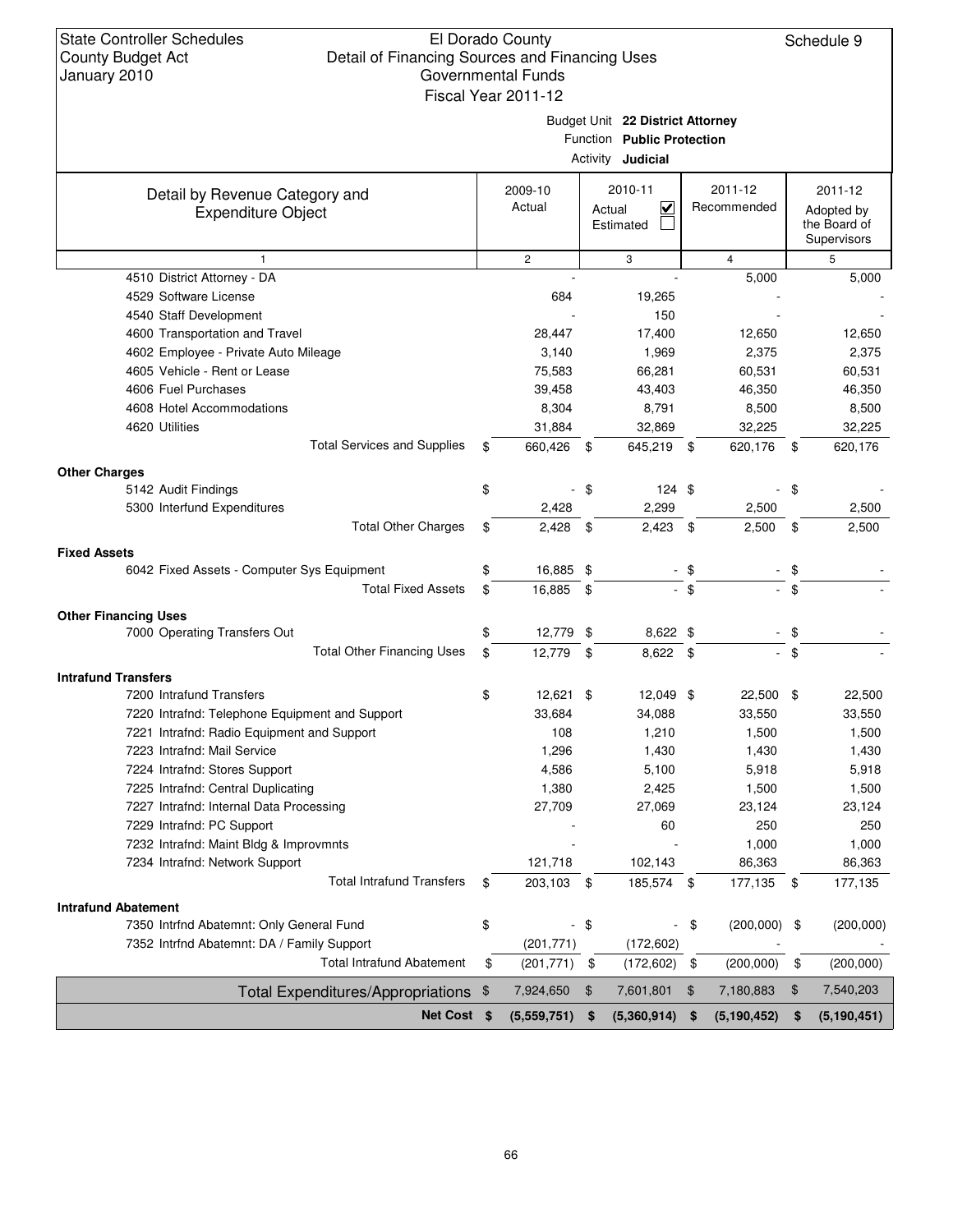|                                                                                                                                                                                                                                                                                                                                                                                                                                                                              | Fiscal Year 2011-12                                                                                                      |                |                                                                                                                    |            |                                                                                                                     |        |                                                                                                                     |
|------------------------------------------------------------------------------------------------------------------------------------------------------------------------------------------------------------------------------------------------------------------------------------------------------------------------------------------------------------------------------------------------------------------------------------------------------------------------------|--------------------------------------------------------------------------------------------------------------------------|----------------|--------------------------------------------------------------------------------------------------------------------|------------|---------------------------------------------------------------------------------------------------------------------|--------|---------------------------------------------------------------------------------------------------------------------|
|                                                                                                                                                                                                                                                                                                                                                                                                                                                                              |                                                                                                                          |                | Budget Unit 23 Public Defender<br>Function Public Protection<br>Activity <b>Judicial</b>                           |            |                                                                                                                     |        |                                                                                                                     |
| Detail by Revenue Category and<br><b>Expenditure Object</b>                                                                                                                                                                                                                                                                                                                                                                                                                  | 2009-10<br>Actual                                                                                                        |                | 2010-11<br>$\checkmark$<br>Actual<br>Estimated                                                                     |            | 2011-12<br>Recommended                                                                                              |        | 2011-12<br>Adopted by<br>the Board of<br>Supervisors                                                                |
| $\mathbf{1}$                                                                                                                                                                                                                                                                                                                                                                                                                                                                 | $\overline{2}$                                                                                                           |                | 3                                                                                                                  |            | $\overline{4}$                                                                                                      |        | 5                                                                                                                   |
|                                                                                                                                                                                                                                                                                                                                                                                                                                                                              |                                                                                                                          |                |                                                                                                                    |            |                                                                                                                     |        |                                                                                                                     |
| Intergovernmental Revenue - State<br>0860 State - Public Safety Sales Tax<br>0861 State - Public Safety Carry Forward Sal                                                                                                                                                                                                                                                                                                                                                    | \$<br>221,703 \$                                                                                                         |                | 249,487 \$                                                                                                         |            | 228,115 \$                                                                                                          |        | 228,115<br>13,200                                                                                                   |
| Total Intergovernmental Revenue - State                                                                                                                                                                                                                                                                                                                                                                                                                                      | \$<br>221,703 \$                                                                                                         |                | 249,487                                                                                                            | \$         | 228,115                                                                                                             | \$     | 241,315                                                                                                             |
| <b>Charges for Services</b>                                                                                                                                                                                                                                                                                                                                                                                                                                                  |                                                                                                                          |                |                                                                                                                    |            |                                                                                                                     |        |                                                                                                                     |
| 1381 Public Defender: Indigents                                                                                                                                                                                                                                                                                                                                                                                                                                              | \$<br>$6,641$ \$                                                                                                         |                | 10,643 \$                                                                                                          |            | 7,000 \$                                                                                                            |        | 7,000                                                                                                               |
| 1740 Charges for Services                                                                                                                                                                                                                                                                                                                                                                                                                                                    |                                                                                                                          |                | 25,000                                                                                                             |            | 50,000                                                                                                              |        | 50,000                                                                                                              |
| <b>Total Charges for Services</b>                                                                                                                                                                                                                                                                                                                                                                                                                                            | \$<br>6,641                                                                                                              | \$             | 35,643 \$                                                                                                          |            | 57,000 \$                                                                                                           |        | 57,000                                                                                                              |
|                                                                                                                                                                                                                                                                                                                                                                                                                                                                              |                                                                                                                          |                |                                                                                                                    |            |                                                                                                                     |        |                                                                                                                     |
| <b>Miscellaneous Revenues</b><br>1940 Miscellaneous Revenue                                                                                                                                                                                                                                                                                                                                                                                                                  | \$                                                                                                                       | $-$ \$         | 400 \$                                                                                                             |            |                                                                                                                     | \$     |                                                                                                                     |
| <b>Total Miscellaneous Revenues</b>                                                                                                                                                                                                                                                                                                                                                                                                                                          | \$                                                                                                                       | $-$ \$         | 400                                                                                                                | $\sqrt{3}$ |                                                                                                                     | \$     |                                                                                                                     |
|                                                                                                                                                                                                                                                                                                                                                                                                                                                                              |                                                                                                                          |                |                                                                                                                    |            |                                                                                                                     |        |                                                                                                                     |
| <b>Other Financing Sources</b>                                                                                                                                                                                                                                                                                                                                                                                                                                               |                                                                                                                          |                |                                                                                                                    |            |                                                                                                                     |        |                                                                                                                     |
| 2020 Operating Transfers In                                                                                                                                                                                                                                                                                                                                                                                                                                                  | \$                                                                                                                       | $-$ \$         |                                                                                                                    | -\$        |                                                                                                                     | \$     | 21,698                                                                                                              |
| <b>Total Other Financing Sources</b>                                                                                                                                                                                                                                                                                                                                                                                                                                         | \$                                                                                                                       | $-$ \$         |                                                                                                                    | $-$ \$     |                                                                                                                     | $-$ \$ | 21,698                                                                                                              |
| <b>Total Revenue</b>                                                                                                                                                                                                                                                                                                                                                                                                                                                         | \$<br>228,344                                                                                                            | $\mathfrak{F}$ | 285,530                                                                                                            | \$         | 285,115                                                                                                             | \$     | 320,013                                                                                                             |
| <b>Salaries and Employee Benefits</b><br>3000 Permanent Employees / Elected Officials<br>3001 Temporary Employees<br>3002 Overtime                                                                                                                                                                                                                                                                                                                                           | \$<br>1,735,010 \$<br>33,455                                                                                             |                | 1,727,322 \$<br>71,312                                                                                             |            | 1,740,817 \$<br>92,000                                                                                              |        | 1,740,817<br>92,000                                                                                                 |
| 3004 Other Compensation<br>3005 Tahoe Differential<br>3006 Bilingual Pay<br>3020 Employer Share - Employee Retirement<br>3022 Employer Share - Medi Care<br>3040 Employer Share - Health Insurance<br>3041 Employer Share - Unemployment Insurance<br>3042 Employer Share - Long Term Disab Insurance<br>3043 Employer Share - Deferred Compensation<br>3046 Retiree Health - Defined Contributions<br>3060 Employer Share - Workers' Compensation<br>3080 Flexible Benefits | 19<br>57,426<br>12,059<br>3,273<br>336,954<br>24,342<br>203,359<br>7,669<br>7,061<br>20,296<br>16,507<br>6,072<br>21,827 |                | 7,975<br>12,045<br>4,176<br>336,624<br>23,545<br>237,349<br>13,017<br>5,431<br>19,893<br>19,529<br>6,239<br>14,671 |            | 38,500<br>12,000<br>4,160<br>316,683<br>22,925<br>192,506<br>14,490<br>6,253<br>21,661<br>19,529<br>4,263<br>78,000 |        | 38,500<br>12,000<br>4,160<br>316,683<br>22,925<br>192,506<br>14,490<br>6,253<br>21,661<br>19,529<br>4,263<br>78,000 |
| Total Salaries and Employee Benefits                                                                                                                                                                                                                                                                                                                                                                                                                                         | \$<br>2,485,329 \$                                                                                                       |                | 2,499,130 \$                                                                                                       |            | 2,563,787 \$                                                                                                        |        | 2,563,787                                                                                                           |
|                                                                                                                                                                                                                                                                                                                                                                                                                                                                              |                                                                                                                          |                |                                                                                                                    |            |                                                                                                                     |        |                                                                                                                     |
| 4040 Telephone Company Vendor Payments                                                                                                                                                                                                                                                                                                                                                                                                                                       | \$<br>59 \$                                                                                                              |                | 59 \$                                                                                                              |            | $100*$                                                                                                              |        |                                                                                                                     |
| 4041 Cnty Pass thru Telephone Chrges to Depts                                                                                                                                                                                                                                                                                                                                                                                                                                | 1,781                                                                                                                    |                | 1,368                                                                                                              |            | 1,200                                                                                                               |        |                                                                                                                     |
| 4080 Household Expense                                                                                                                                                                                                                                                                                                                                                                                                                                                       |                                                                                                                          |                | 101                                                                                                                |            |                                                                                                                     |        |                                                                                                                     |
| 4083 Household Expense - Laundry                                                                                                                                                                                                                                                                                                                                                                                                                                             |                                                                                                                          |                | 1,095                                                                                                              |            |                                                                                                                     |        |                                                                                                                     |
| 4086 Household Expense - Janitorial/Custodial                                                                                                                                                                                                                                                                                                                                                                                                                                | 2,916                                                                                                                    |                | 3,285                                                                                                              |            | 4,380                                                                                                               |        |                                                                                                                     |
| 4100 Insurance - Premium                                                                                                                                                                                                                                                                                                                                                                                                                                                     | 12,777                                                                                                                   |                | 9,842                                                                                                              |            | 16,857                                                                                                              |        |                                                                                                                     |
| 4120 Jury and Witness Expense                                                                                                                                                                                                                                                                                                                                                                                                                                                |                                                                                                                          |                | 774                                                                                                                |            | 2,500                                                                                                               |        |                                                                                                                     |
| <b>Services and Supplies</b><br>4123 Jury Expense - Meals<br>4124 Witness Fee                                                                                                                                                                                                                                                                                                                                                                                                |                                                                                                                          |                | 342                                                                                                                |            | 500                                                                                                                 |        | 100<br>1,200<br>4,380<br>16,857<br>2,500<br>500                                                                     |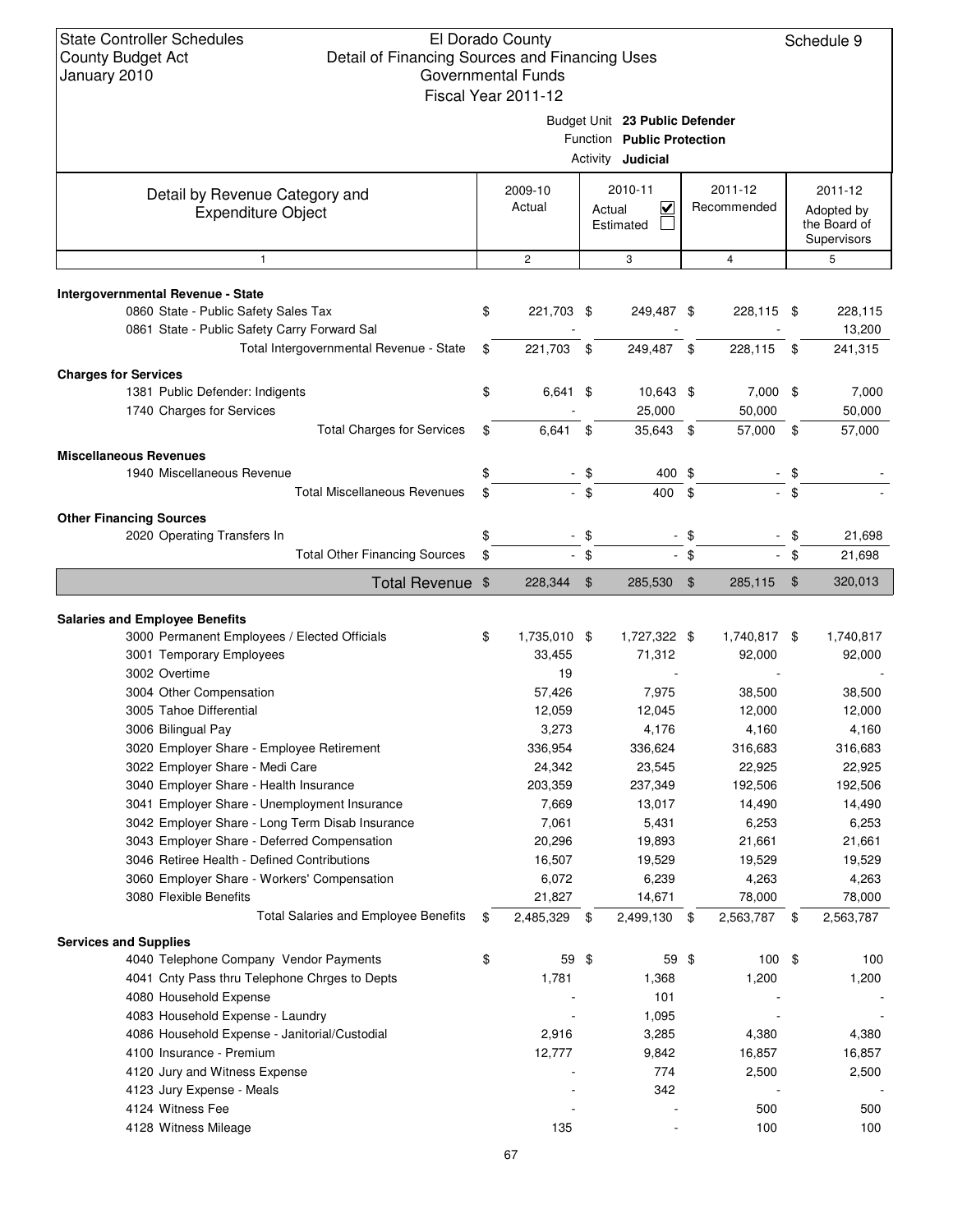|                                                             | Fiscal Year 2011-12 |                                                                                          |                         |      |                        |                                                      |
|-------------------------------------------------------------|---------------------|------------------------------------------------------------------------------------------|-------------------------|------|------------------------|------------------------------------------------------|
|                                                             |                     | Budget Unit 23 Public Defender<br>Function Public Protection<br>Activity <b>Judicial</b> |                         |      |                        |                                                      |
| Detail by Revenue Category and<br><b>Expenditure Object</b> | 2009-10<br>Actual   | 2010-11<br>Actual<br>Estimated                                                           | $\overline{\mathbf{v}}$ |      | 2011-12<br>Recommended | 2011-12<br>Adopted by<br>the Board of<br>Supervisors |
| $\mathbf{1}$                                                | $\overline{c}$      | 3                                                                                        |                         |      | $\overline{4}$         | 5                                                    |
| 4141 Maintenance - Office Equipment                         |                     |                                                                                          |                         |      | 250                    | 250                                                  |
| 4180 Maintenance - Building and Improvements                | 132                 |                                                                                          |                         |      |                        |                                                      |
| 4220 Memberships                                            | 6,440               |                                                                                          | 6,585                   |      | 6,800                  | 6,800                                                |
| 4260 Office Expense                                         | 7,515               |                                                                                          | 9,042                   |      | 10,000                 | 10,000                                               |
| 4261 Postage                                                | 512                 |                                                                                          | 921                     |      | 1,000                  | 1,000                                                |
| 4263 Subscription / Newspaper / Journals                    | 13,544              |                                                                                          | 13,377                  |      | 6,000                  | 6,000                                                |
| 4265 Law Books                                              | 11,737              |                                                                                          | 9,817                   |      | 13,000                 | 13,000                                               |
| 4266 Printing / Duplicating                                 | 42                  |                                                                                          | 20                      |      | 1,000                  | 1,000                                                |
| 4300 Professional and Specialized Services                  | 27,647              |                                                                                          | 55,584                  |      | 20,000                 | 20,000                                               |
| 4317 Criminal Investigation                                 | 5,203               |                                                                                          | 20,537                  |      | 31,500                 | 31,500                                               |
| 4318 Interpreter                                            | 2,068               |                                                                                          | 1,128                   |      | 2,000                  | 2,000                                                |
| 4320 Verbatim Report - Transcription                        | 4,459               |                                                                                          | 3,181                   |      | 3,500                  | 3,500                                                |
| 4321 Miscellaneous Trial                                    |                     |                                                                                          |                         |      | 500                    | 500                                                  |
| 4323 Psychiatric Medical Services                           | 14,668              |                                                                                          | 24,781                  |      | 60,000                 | 60,000                                               |
| 4324 Medical, Dental and Lab Services                       | 6,700               |                                                                                          | 5,323                   |      | 5,000                  | 5,000                                                |
| 4334 Fire Prevention and Inspection                         | 38                  |                                                                                          | 38                      |      | 100                    | 100                                                  |
| 4420 Rents and Leases - Equipment                           | 7,826               |                                                                                          | 7,811                   |      | 8,000                  | 8,000                                                |
| 4440 Rent & Lease - Building/Improvements                   | 70,254              |                                                                                          | 55,307                  |      | 60,000                 | 60,000                                               |
| 4500 Special Departmental Expense                           |                     |                                                                                          |                         |      |                        | 21,698                                               |
| 4502 Educational Materials                                  | 175                 |                                                                                          |                         |      |                        |                                                      |
| 4503 Staff Development                                      | 1,440               |                                                                                          | 2,175                   |      | 12,000                 | 12,000                                               |
| 4529 Software License                                       | 3,442               |                                                                                          |                         |      | 150                    | 150                                                  |
| 4600 Transportation and Travel                              | 3,088               |                                                                                          | 2,831                   |      | 4,000                  | 4,000                                                |
| 4602 Employee - Private Auto Mileage                        | 5,293               |                                                                                          | 4,641                   |      | 6,000                  | 6,000                                                |
| 4608 Hotel Accommodations                                   | 447                 |                                                                                          |                         |      |                        |                                                      |
| 4620 Utilities                                              | 14,358              |                                                                                          | 14,317                  |      | 12,000                 | 12,000                                               |
| <b>Total Services and Supplies</b>                          | \$<br>224,695 \$    |                                                                                          | 254,283                 | - \$ | 288,437 \$             | 310,135                                              |
| <b>Intrafund Transfers</b><br>7200 Intrafund Transfers      | \$<br>$50*$         |                                                                                          | 75 \$                   |      |                        | \$                                                   |
| 7210 Intrafnd: Collections                                  | 205                 |                                                                                          | 25                      |      | 25<br>250              | 25<br>250                                            |
| 7220 Intrafnd: Telephone Equipment and Support              | 14,850              |                                                                                          | 14,875                  |      | 15,000                 | 15,000                                               |
| 7223 Intrafnd: Mail Service                                 | 869                 |                                                                                          | 1,061                   |      | 1,025                  | 1,025                                                |
| 7224 Intrafnd: Stores Support                               | 1,122               |                                                                                          | 1,555                   |      | 1,858                  | 1,858                                                |
| 7225 Intrafnd: Central Duplicating                          | 376                 |                                                                                          | 528                     |      |                        |                                                      |
| 7227 Intrafnd: Internal Data Processing                     | 6,963               |                                                                                          | 7,334                   |      | 5,535                  | 5,535                                                |
| 7228 Intrafnd: Internet Connect Charges                     |                     |                                                                                          |                         |      | 750                    | 750                                                  |
| 7229 Intrafnd: PC Support                                   | 1,371               |                                                                                          | 690                     |      | 3,000                  | 3,000                                                |
| 7231 Intrafnd: IS Programming Support                       |                     |                                                                                          | 1,800                   |      |                        |                                                      |
| 7234 Intrafnd: Network Support                              | 32,539              |                                                                                          | 34,893                  |      | 23,400                 | 23,400                                               |
| <b>Total Intrafund Transfers</b>                            | \$<br>58,344        | \$                                                                                       | 62,836                  | \$   | 50,843                 | \$<br>50,843                                         |
| <b>Total Expenditures/Appropriations</b>                    | \$<br>2,768,368     | \$                                                                                       | 2,816,249               | \$   | 2,903,067              | \$<br>2,924,765                                      |
| Net Cost \$                                                 | $(2,540,023)$ \$    |                                                                                          | (2,530,719)             | \$   | (2,617,952)            | \$<br>(2,604,752)                                    |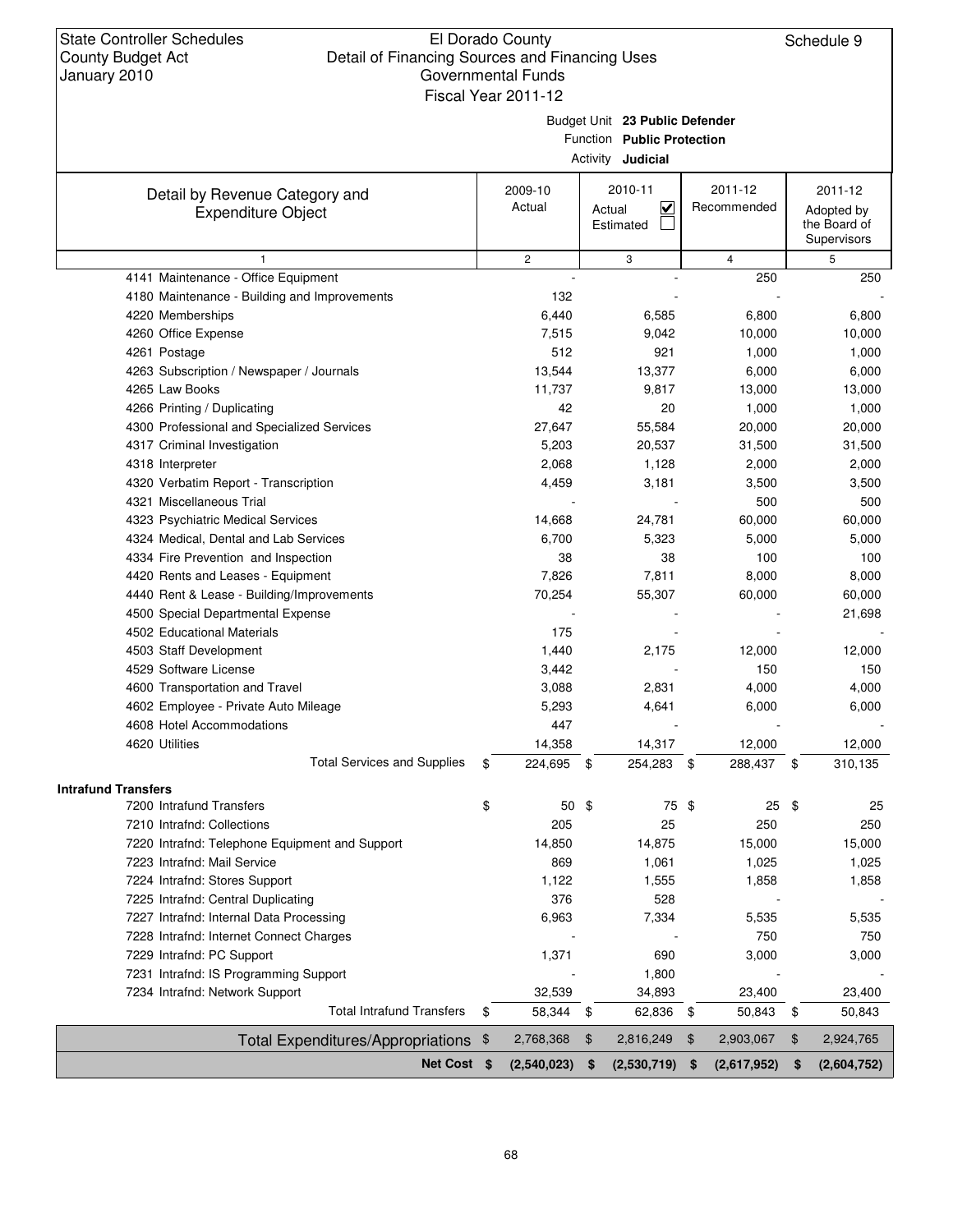| January ZUTU |                                                                               | <u>UUVUIIIIIIEIIIAI LUIIUS</u><br>Fiscal Year 2011-12 |                                     |     |                                             |      |                            |
|--------------|-------------------------------------------------------------------------------|-------------------------------------------------------|-------------------------------------|-----|---------------------------------------------|------|----------------------------|
|              |                                                                               |                                                       |                                     |     |                                             |      |                            |
|              |                                                                               |                                                       | Budget Unit 24 Sheriff              |     |                                             |      |                            |
|              |                                                                               |                                                       | Function Public Protection          |     | <b>Activity Police Protection/Detention</b> |      |                            |
|              |                                                                               |                                                       |                                     |     |                                             |      |                            |
|              | Detail by Revenue Category and                                                | 2009-10                                               | 2010-11                             |     | 2011-12                                     |      | 2011-12                    |
|              | <b>Expenditure Object</b>                                                     | Actual                                                | $\checkmark$<br>Actual<br>Estimated |     | Recommended                                 |      | Adopted by<br>the Board of |
|              |                                                                               |                                                       |                                     |     |                                             |      | Supervisors                |
|              | $\mathbf{1}$                                                                  | $\mathbf{2}$                                          | 3                                   |     | $\overline{4}$                              |      | 5                          |
| <b>Taxes</b> |                                                                               |                                                       |                                     |     |                                             |      |                            |
|              | 0110 Property Taxes - Current Unsecured                                       | \$<br>161,864 \$                                      | 158,215 \$                          |     | 138,351                                     | \$   | 138,351                    |
|              | <b>Total Taxes</b>                                                            | \$<br>161,864                                         | \$<br>158,215 \$                    |     | 138,351                                     | \$   | 138,351                    |
|              | <b>Licenses, Permits and Franchises</b>                                       |                                                       |                                     |     |                                             |      |                            |
|              | 0260 Other License and Permits                                                | \$<br>2,706 \$                                        | $2,401$ \$                          |     | $3,000$ \$                                  |      | 3,000                      |
|              | 0274 Alarm Permit                                                             | 95,521                                                | 92,725                              |     | 96,000                                      |      | 96,000                     |
|              | 0275 Carry Consealed Weapon Permit                                            | 6,756                                                 | 8,094                               |     | 8,000                                       |      | 8,000                      |
|              | Total Licenses, Permits and Franchises                                        | \$<br>104,983                                         | \$<br>103,220 \$                    |     | 107,000                                     | - \$ | 107,000                    |
|              | <b>Fines, Forfeitures and Penalties</b>                                       |                                                       |                                     |     |                                             |      |                            |
|              | 0300 Vehicle Code Fines                                                       | \$<br>52,620 \$                                       | 49,898 \$                           |     | 40,000 \$                                   |      | 40,000                     |
|              | Total Fines, Forfeitures and Penalties                                        | \$<br>52,620                                          | \$<br>49,898                        | \$  | 40,000                                      | \$   | 40,000                     |
|              |                                                                               |                                                       |                                     |     |                                             |      |                            |
|              | Revenue from Use of Money and Property<br>0422 Rent - Miscellaneous           | \$<br>$4,200$ \$                                      | $3,850$ \$                          |     | 4,200                                       | \$   | 4,200                      |
|              | Total Revenue from Use of Money and Property                                  | \$<br>4,200                                           | \$<br>3,850                         | \$  | 4,200                                       | \$   | 4,200                      |
|              |                                                                               |                                                       |                                     |     |                                             |      |                            |
|              | Intergovernmental Revenue - State<br>0542 State - Vehicle Abatement Surcharge | \$<br>130,601 \$                                      | 137,654 \$                          |     | $90,000$ \$                                 |      | 90,000                     |
|              | 0860 State - Public Safety Sales Tax                                          | 5,057,185                                             | 5,693,500                           |     | 5,204,667                                   |      | 5,204,667                  |
|              | 0880 State - Other                                                            | 836,159                                               | 470,312                             |     | 44,800                                      |      | 626,500                    |
|              | 0883 State - Peace Officers Training Program                                  | 77,797                                                | 40,134                              |     | 50,000                                      |      | 50,000                     |
|              | 0900 State - Boating and Waterways                                            | 359,696                                               | 328,100                             |     | 319,546                                     |      | 319,546                    |
|              | Total Intergovernmental Revenue - State                                       | \$<br>6,461,438                                       | \$<br>6,669,700                     | \$  | 5,709,013 \$                                |      | 6,290,713                  |
|              | Intergovernmental Revenue - Federal                                           |                                                       |                                     |     |                                             |      |                            |
|              | 1100 Federal - Other                                                          | \$<br>168,914 \$                                      | 679,101 \$                          |     | 471,116 \$                                  |      | 1,339,473                  |
|              | 1121 Federal - SCAAP - ST Criminal Alien Asst P                               |                                                       | 76,388                              |     | 76,000                                      |      | 76,000                     |
|              | Total Intergovernmental Revenue - Federal                                     | \$<br>168.914                                         | \$<br>755.489                       | -\$ | 547.116 \$                                  |      | 1,415,473                  |
|              | <b>Revenue Other Governmental Agencies</b>                                    |                                                       |                                     |     |                                             |      |                            |
|              | 1200 Other - Governmental Agencies                                            | \$<br>71,614 \$                                       | $2,167$ \$                          |     | $2,500$ \$                                  |      | 2,500                      |
|              | 1207 Shingle Springs Rancheria                                                | 500,000                                               | 375,000                             |     | 500,000                                     |      | 500,000                    |
|              | Total Revenue Other Governmental Agencies                                     | \$<br>571,614 \$                                      | 377,167 \$                          |     | 502,500 \$                                  |      | 502,500                    |
|              |                                                                               |                                                       |                                     |     |                                             |      |                            |
|              | <b>Charges for Services</b><br>1340 Communication Services                    | \$<br>13,435 \$                                       | 23,764 \$                           |     | 15,000 \$                                   |      | 15,000                     |
|              | 1490 Civil Process Services                                                   | 56,651                                                | 60,644                              |     | 57,000                                      |      | 57,000                     |
|              | 1500 Court Fees and Costs                                                     |                                                       | 15                                  |     |                                             |      |                            |
|              | 1508 Booking Fee                                                              | 99,507                                                | 82,963                              |     | 90,500                                      |      | 90,500                     |
|              | 1540 Estate Fees                                                              | 10,382                                                | 7,400                               |     | 10,000                                      |      | 10,000                     |
|              | 1580 Law Enforcement Services                                                 | 77,998                                                | 45,287                              |     | 33,000                                      |      | 33,000                     |
|              | 1581 United States Forest Service (USFS)                                      | 3,564                                                 | 58,690                              |     | 31,000                                      |      | 54,373                     |
|              | 1582 Law Enforcement: Fingerprinting Services                                 | 25,828                                                | 24,212                              |     | 25,000                                      |      | 25,000                     |
|              | 1583 Law Enforcement: Vehicle Abatement                                       | 1,757                                                 | 1,414                               |     | 2,000                                       |      | 2,000                      |
|              | 1663 Business Plans                                                           |                                                       | 2,208                               |     |                                             |      |                            |
|              | 1680 Institutional Care and Services                                          | 1,863                                                 | 1                                   |     |                                             |      |                            |
|              | 1681 State and Federal Prisoner Holds                                         | 118,533                                               | 210,751                             |     | 120,000                                     |      | 120,000                    |
|              | 1740 Charges for Services                                                     | 30,764                                                | 23,765                              |     | 21,800                                      |      | 21,800                     |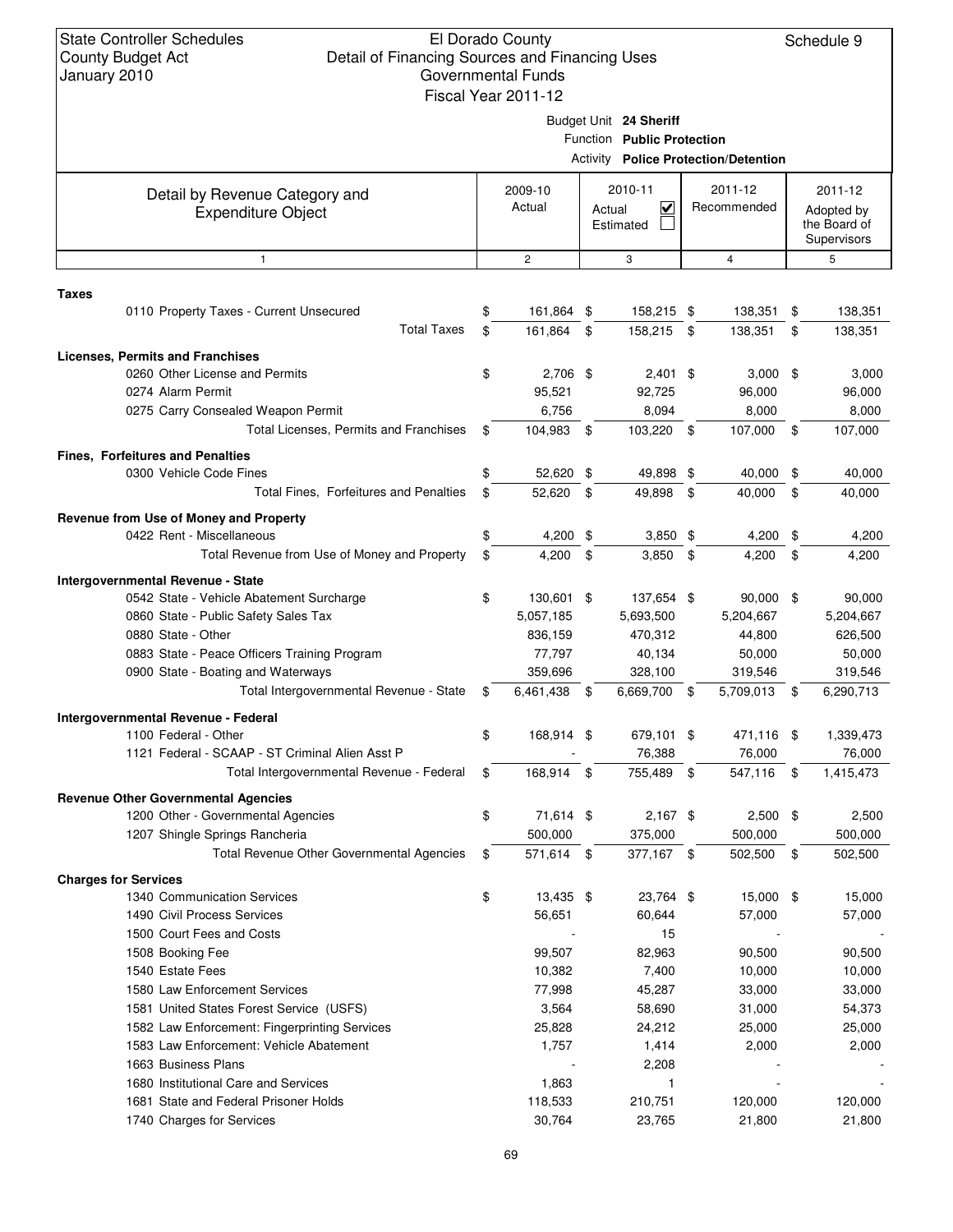Schedule 9

Budget Unit **24 Sheriff**

Function **Public Protection**

Activity **Police Protection/Detention**

|                                                             |                     |      |                                                | ACtivity <b>Police Protection/Detention</b> |                                                      |
|-------------------------------------------------------------|---------------------|------|------------------------------------------------|---------------------------------------------|------------------------------------------------------|
| Detail by Revenue Category and<br><b>Expenditure Object</b> | 2009-10<br>Actual   |      | 2010-11<br>$\checkmark$<br>Actual<br>Estimated | 2011-12<br>Recommended                      | 2011-12<br>Adopted by<br>the Board of<br>Supervisors |
| $\mathbf{1}$                                                | $\overline{2}$      |      | 3                                              | $\overline{4}$                              | 5                                                    |
| 1742 Miscellaneous Copy Fees                                | 9,700               |      | 9,170                                          | 9,000                                       | 9,000                                                |
| 1745 Public Utility Inspections                             |                     |      | 2,175                                          |                                             |                                                      |
| 1747 Home Electronic Monitoring Prog (HEMP)                 | 911                 |      | 6,425                                          | 1,000                                       | 1,000                                                |
| 1748 In Custody Weekender Work Program                      | 9,251               |      | 9,730                                          | 7,000                                       | 7,000                                                |
| 1749 Weekender Work Program                                 | 102,009             |      | 72,118                                         | 75,000                                      | 75,000                                               |
| 1771 Superior Court Services                                | 1,800,000           |      | 1,800,000                                      | 2,211,050                                   |                                                      |
| 1800 Interfund Revenue                                      | 816                 |      | 264                                            | 500                                         | 500                                                  |
| 1802 Intrfnd Rev: Radio Equip & Support                     | 1,090               |      | 2,649                                          | 1,000                                       | 1,000                                                |
| <b>Total Charges for Services</b>                           | \$<br>2,364,059     | \$   | 2,443,645                                      | \$<br>2,709,850                             | \$<br>522,173                                        |
| <b>Miscellaneous Revenues</b>                               |                     |      |                                                |                                             |                                                      |
| 1920 Other Sales                                            | \$<br>$4,248$ \$    |      | 7,575 \$                                       | $3,000$ \$                                  | 3,000                                                |
| 1940 Miscellaneous Revenue                                  | 4,830               |      | 15,034                                         | 3,000                                       | 3,000                                                |
| 1943 Miscellaneous Donation                                 | 4,235               |      | 8,092                                          | 3,000                                       | 3,000                                                |
| 1951 Advertising                                            | 22,080              |      | 31,920                                         | 20,000                                      | 20,000                                               |
| 1952 Unclaimed Cash                                         | 234                 |      | 1,594                                          |                                             |                                                      |
| <b>Total Miscellaneous Revenues</b>                         | \$<br>35,627 \$     |      | 64,215 \$                                      | 29,000                                      | \$<br>29,000                                         |
|                                                             |                     |      |                                                |                                             |                                                      |
| <b>Other Financing Sources</b>                              |                     |      |                                                |                                             |                                                      |
| 2020 Operating Transfers In                                 | \$<br>894,379       | \$   | 368,370 \$                                     | 875,584                                     | \$<br>3,444,079                                      |
| <b>Total Other Financing Sources</b>                        | \$<br>894,379       | \$   | 368,370                                        | \$<br>875,584                               | \$<br>3,444,079                                      |
| <b>Total Revenue</b>                                        | \$<br>10,819,698    | \$   | 10,993,769                                     | \$<br>10,662,614                            | \$<br>12,493,489                                     |
|                                                             |                     |      |                                                |                                             |                                                      |
| <b>Salaries and Employee Benefits</b>                       |                     |      |                                                |                                             |                                                      |
| 3000 Permanent Employees / Elected Officials                | \$<br>24,934,542 \$ |      | 24,240,422 \$                                  | 25,564,214 \$                               | 25,853,073                                           |
| 3001 Temporary Employees                                    | 654,019             |      | 682,567                                        | 185,677                                     | 217,477                                              |
| 3002 Overtime                                               | 2,835,288           |      | 2,366,211                                      | 1,889,210                                   | 2,076,544                                            |
| 3003 Standby Pay                                            | 58,272              |      | 56,417                                         | 47,948                                      | 47,948                                               |
| 3004 Other Compensation                                     | 814,300             |      | 821,928                                        | 243,624                                     | 351,548                                              |
| 3005 Tahoe Differential                                     | 182,616             |      | 177,715                                        | 192,000                                     | 192,000                                              |
| 3006 Bilingual Pay                                          | 23,116              |      | 21,621                                         | 21,840                                      | 21,840                                               |
| 3007 Hazard Pay                                             | 10,556              |      | 3,740                                          | 19,320                                      | 19,320                                               |
| 3020 Employer Share - Employee Retirement                   | 7,510,842           |      | 7,227,186                                      | 7,272,209                                   | 7,198,656                                            |
| 3022 Employer Share - Medi Care                             | 381,088             |      | 370,506                                        | 362,013                                     | 362,725                                              |
| 3040 Employer Share - Health Insurance                      | 4,233,555           |      | 4,256,038                                      | 4,297,169                                   | 4,428,403                                            |
| 3041 Employer Share - Unemployment Insurance                | 168,608             |      | 223,985                                        | 280,399                                     | 286,034                                              |
| 3042 Employer Share - Long Term Disab Insurance             | 44,485              |      | 38,613                                         | 41,622                                      | 41,846                                               |
| 3043 Employer Share - Deferred Compensation                 | 60,915              |      | 51,753                                         | 68,791                                      | 68,791                                               |
| 3046 Retiree Health - Defined Contributions                 | 309,138             |      | 384,573                                        | 384,573                                     | 384,573                                              |
| 3060 Employer Share - Workers' Compensation                 | 1,186,610           |      | 1,285,764                                      | 917,959                                     | 917,959                                              |
| 3080 Flexible Benefits                                      | 187,273             |      | 168,443                                        | 289,070                                     | 264,422                                              |
| Total Salaries and Employee Benefits                        | \$<br>43,595,223    | - \$ | 42,377,483 \$                                  | 42,077,638                                  | \$<br>42,733,159                                     |
| <b>Services and Supplies</b>                                |                     |      |                                                |                                             |                                                      |
| 4020 Clothing and Personal Supplies                         | \$<br>104,176 \$    |      | 95,051 \$                                      | 171,410 \$                                  | 171,410                                              |
| 4040 Telephone Company Vendor Payments                      | 145,219             |      | 142,268                                        | 160,201                                     | 160,201                                              |
| 4041 Cnty Pass thru Telephone Chrges to Depts               | 11,484              |      | 10,674                                         | 22,725                                      | 22,725                                               |
| 4042 Radio Vendor Payments                                  | 6,240               |      | 6,165                                          |                                             |                                                      |
|                                                             |                     |      |                                                |                                             |                                                      |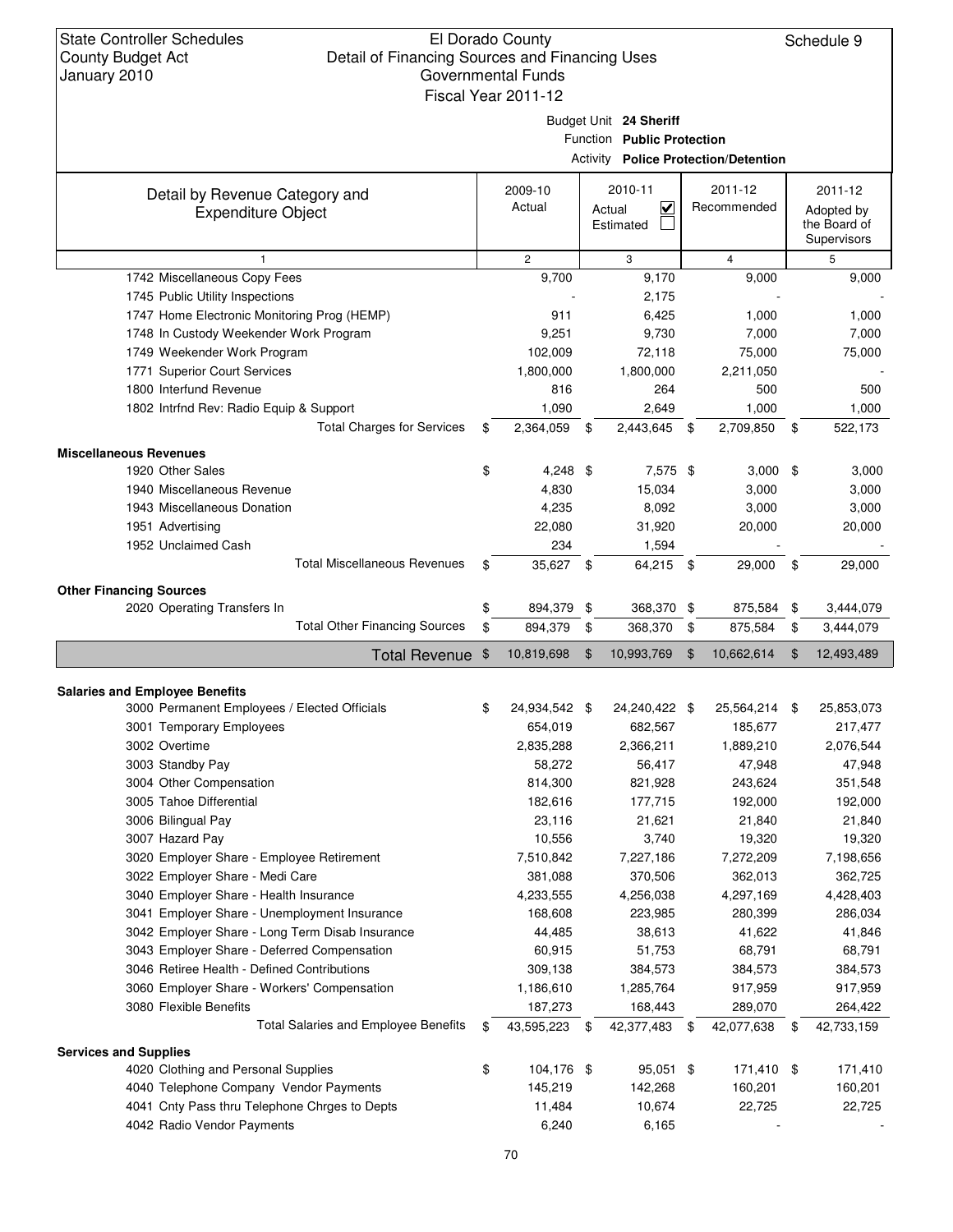Budget Unit **24 Sheriff**

Function **Public Protection**

Activity **Police Protection/Detention**

| Detail by Revenue Category and<br><b>Expenditure Object</b> | 2009-10<br>Actual | 2010-11<br>$\blacktriangledown$<br>Actual<br>Estimated | 2011-12<br>Recommended | 2011-12<br>Adopted by<br>the Board of |
|-------------------------------------------------------------|-------------------|--------------------------------------------------------|------------------------|---------------------------------------|
|                                                             |                   |                                                        |                        | Supervisors                           |
| 1                                                           | $\overline{c}$    | 3                                                      | $\overline{4}$         | 5                                     |
| 4060 Food and Food Products                                 | 667,842           | 494,042                                                | 708,325                | 708,325                               |
| 4080 Household Expense                                      | 144,706           | 113,208                                                | 132,085                | 132,085                               |
| 4081 Household Expense - Paper Goods                        | 2,243             |                                                        |                        |                                       |
| 4082 Household Expense - Other                              | 24,694            | 28,384                                                 | 27,000                 | 27,000                                |
| 4083 Household Expense - Laundry                            | 13,354            | 12,390                                                 | 6,190                  | 6,190                                 |
| 4084 Household Expense - Expendable Equipment               | 111               | 530                                                    |                        |                                       |
| 4085 Household Expense - Refuse Disposal                    | 32,371            | 29,979                                                 | 49,040                 | 49,040                                |
| 4086 Household Expense - Janitorial/Custodial               | 22,291            | 21,922                                                 | 22,318                 | 22,318                                |
| 4087 Household Expense - Exterm/Fumigation Serv             |                   |                                                        | 200                    | 200                                   |
| 4100 Insurance - Premium                                    | 1,068,571         | 904,448                                                | 876,252                | 876,252                               |
| 4121 Jury Expense - Civil                                   | 69                |                                                        |                        |                                       |
| 4140 Maintenance - Equipment                                | 105,230           | 127,035                                                | 176,670                | 178,006                               |
| 4141 Maintenance - Office Equipment                         |                   |                                                        | 1,674                  | 1,674                                 |
| 4142 Maintenance - Telephone / Radio                        | 259               | 6,978                                                  | 16,250                 | 16,250                                |
| 4143 Maintenance - Service Contracts                        | 3,687             | 853                                                    | 280                    | 280                                   |
| 4144 Maintenance - Computer System Supplies                 | 24,244            | 192,394                                                | 199,732                | 199,732                               |
| 4145 Maintenance - Equipment Parts                          | 44,189            | 12,665                                                 | 13,000                 | 13,000                                |
| 4160 Maintenance Vehicles - Service Contract                | 1,312             | 1,082                                                  | 2,760                  | 2,760                                 |
| 4161 Maintenance Vehicles - Parts/Direct Chrg               | (40)              | (143)                                                  | 250                    | 250                                   |
| 4162 Maintenance Vehicles - Supplies                        | 3,433             | 4,037                                                  | 13,565                 | 13,565                                |
| 4164 Maintenance Vehicles - Tires and Tubes                 |                   |                                                        | 1,100                  | 1,100                                 |
| 4165 Maintenance Vehicles - Oil and Grease                  | 61                | 180                                                    |                        |                                       |
| 4180 Maintenance - Building and Improvements                | 19,057            | 12,708                                                 | 90,110                 | 90,110                                |
| 4197 Maintenance - Building Supplies                        | 2,540             | 2,713                                                  | 2,000                  | 2,000                                 |
| 4200 Medical, Dental and Laboratory Supplies                |                   | 3,445                                                  | 500                    | 10,500                                |
| 4220 Memberships                                            | 2,925             | 3,600                                                  | 11,410                 | 11,410                                |
| 4221 Memberships - Legislative Advocacy                     | 5,099             | 5,099                                                  | 6,200                  | 6,200                                 |
| 4260 Office Expense                                         | 69,046            | 70,048                                                 | 73,056                 | 73,056                                |
| 4261 Postage                                                | 22,284            | 21,231                                                 | 25,140                 | 25,140                                |
| 4262 Software                                               | 9,035             | 10,047                                                 | 37,194                 | 182,746                               |
| 4263 Subscription / Newspaper / Journals                    | 2,834             | 7,314                                                  | 4,790                  | 4,790                                 |
| 4264 Books / Manuals                                        | 2,187             | 2,535                                                  | 4,665                  | 4,665                                 |
| 4265 Law Books                                              | 1,961             | 780                                                    | 3,685                  | 3,685                                 |
| 4266 Printing / Duplicating                                 | 5,408             | 6,236                                                  | 11,410                 | 11,410                                |
| 4300 Professional and Specialized Services                  | 271,409           | 203,530                                                | 411,280                | 588,966                               |
| 4308 External Data Processing Services                      | 96,465            | 125,824                                                | 119,600                | 119,600                               |
| 4318 Interpreter                                            | 55                | 115                                                    | 100                    | 100                                   |
| 4320 Verbatim Report - Transcription                        | 49                | 386                                                    | 2,100                  | 2,100                                 |
| 4323 Psychiatric Medical Services                           | 3,600             | 2,250                                                  | 14,400                 | 14,400                                |
| 4324 Medical, Dental and Lab Services                       | 211,304           | 224,858                                                | 281,492                | 258,092                               |
| 4328 Emergency Medical Serv (EMS) - Physician               | 365               |                                                        |                        |                                       |
| 4334 Fire Prevention and Inspection                         | 1,027             | 2,021                                                  | 5,660                  | 5,660                                 |
| 4337 Other Governmental Agencies                            |                   | 10,042                                                 |                        |                                       |
| 4420 Rents and Leases - Equipment                           | 99,489            | 101,597                                                | 117,629                | 104,629                               |
| 4421 Security System                                        | 6,481             | 7,226                                                  | 8,490                  | 8,490                                 |
| 4440 Rent & Lease - Building/Improvements                   | 327,907           | 298,940                                                | 296,080                | 296,080                               |
|                                                             |                   |                                                        |                        |                                       |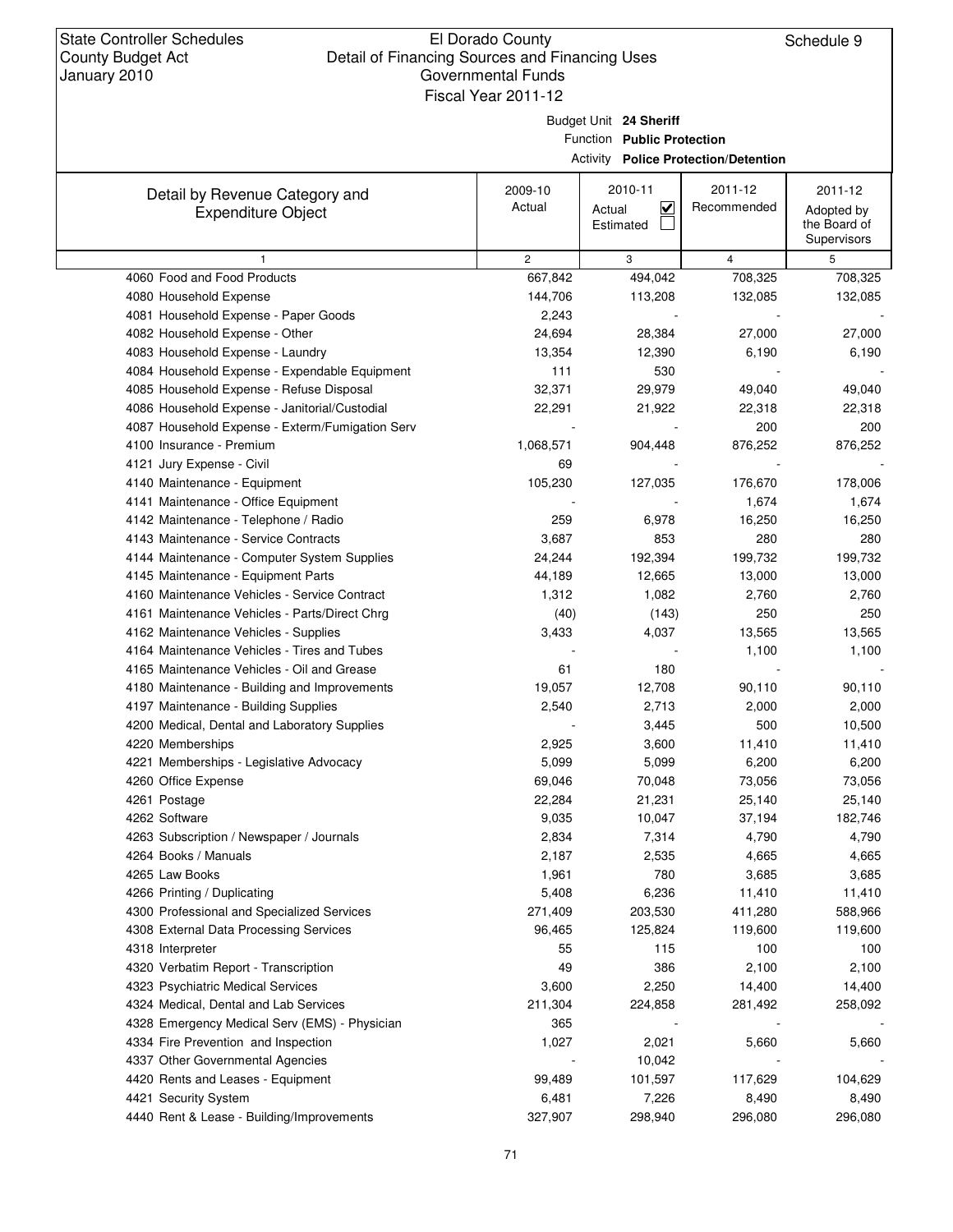Budget Unit **24 Sheriff**

Function **Public Protection**

Activity **Police Protection/Detention**

| Detail by Revenue Category and                                                | 2009-10                 | 2010-11                           | 2011-12          | 2011-12                     |
|-------------------------------------------------------------------------------|-------------------------|-----------------------------------|------------------|-----------------------------|
| <b>Expenditure Object</b>                                                     | Actual                  | $\overline{\mathbf{v}}$<br>Actual | Recommended      | Adopted by                  |
|                                                                               |                         | Estimated                         |                  | the Board of<br>Supervisors |
|                                                                               | $\overline{c}$          | 3                                 | $\overline{4}$   | 5                           |
| 4460 Small Tools and Instruments                                              | 39,778                  | 57,748                            | 64,125           | 64,125                      |
| 4461 Minor Equipment                                                          | 116,448                 | 53,124                            | 116,314          | 623,697                     |
| 4462 Minor Computer Equipment                                                 | 61,853                  | 72,464                            | 73,845           | 121,545                     |
| 4463 Minor Telephone and Radio Equipment                                      | 16,378                  | 39,486                            | 157,488          | 417,453                     |
| 4464 Minor Law Enforcement Equipment                                          | 90,551                  | 52,084                            | 70,345           | 165,345                     |
| 4465 Minor Vehicle Equipment                                                  | 15,585                  | 40,569                            | 39,390           | 39,390                      |
| 4500 Special Departmental Expense                                             | 52,078                  | 85,274                            | 298,210          | 180,555                     |
| 4503 Staff Development                                                        | 56,866                  | 38,288                            | 51,087           | 51,087                      |
| 4505 SB 924 - Transportation and Travel                                       | 13,996                  | 1,932                             | 54,000           | 54,000                      |
| 4506 Film Development/Photography Supplies                                    |                         |                                   | 225              | 225                         |
| 4507 Fire and Safety Supplies                                                 | 506                     | 2,518                             |                  |                             |
| 4509 Detective Expense                                                        | 9,000                   |                                   |                  |                             |
| 4529 Software License                                                         | 109,120                 | 27,205                            | 6,083            | 93,883                      |
| 4534 Ammunition                                                               | 84,915                  | 208,563                           | 134,365          | 134,365                     |
| 4540 Staff Development                                                        |                         | 40                                |                  |                             |
| 4563 Road: Materials Testing                                                  | 774                     |                                   |                  |                             |
| 4600 Transportation and Travel                                                | 105,346                 | 66,211                            | 132,469          | 142,292                     |
| 4601 Volunteer - Transportation and Travel                                    | 1,197                   |                                   | 650              | 650                         |
| 4602 Employee - Private Auto Mileage                                          | 8,482                   | 9,853                             | 22,845           | 22,845                      |
| 4604 Volunteer - Private Auto Mileage                                         | 691                     | 1,846                             |                  |                             |
| 4605 Vehicle - Rent or Lease                                                  | 1,012,652               | 941,731                           | 967,558          | 967,558                     |
| 4606 Fuel Purchases                                                           | 626,969                 | 674,919                           | 839,508          | 840,708                     |
| 4608 Hotel Accommodations                                                     | 35,389                  | 42,136                            | 30,900           | 30,900                      |
| 4620 Utilities                                                                | 688,394                 | 733,821                           | 777,755          | 777,755                     |
| <b>Total Services and Supplies</b>                                            | \$<br>6,733,244         | 6,476,496<br>\$                   | \$<br>7,965,180  | \$<br>9,154,570             |
| <b>Other Charges</b>                                                          |                         |                                   |                  |                             |
| 5240 Contribution To Non-county Governmental                                  | \$<br>79,004 \$         | $31,413$ \$                       | 84,541           | \$<br>26,000                |
| 5300 Interfund Expenditures                                                   | 35,615                  | 32,736                            | 200              | 200                         |
| 5317 Intrfnd Exp: Detention Medical                                           |                         |                                   | 8,528            | 8,528                       |
| 5330 Intrfnd Exp: Allocated Salaries & Benefits                               | 5,904                   | 4,629                             |                  | 6,000                       |
| <b>Total Other Charges</b>                                                    | \$<br>120,523           | - \$<br>68,777 \$                 | 93,269           | \$<br>40,728                |
| <b>Fixed Assets</b>                                                           |                         |                                   |                  |                             |
| 6040 Fixed Assets - Equipment                                                 | \$<br>201,968 \$        | 128,462 \$                        |                  | \$<br>686,625               |
| 6042 Fixed Assets - Computer Sys Equipment                                    | 303,624                 | 118,986                           | 101,000          | 123,800                     |
| <b>Total Fixed Assets</b>                                                     | \$<br>505,592 \$        | 247,448 \$                        | 101,000          | \$<br>810,425               |
|                                                                               |                         |                                   |                  |                             |
| <b>Intrafund Transfers</b><br>7200 Intrafund Transfers                        |                         | $1,000$ \$                        |                  |                             |
|                                                                               | \$<br>$3,126$ \$<br>353 |                                   | 94,487 \$        | 94,487                      |
| 7210 Intrafnd: Collections<br>7220 Intrafnd: Telephone Equipment and Support  | 151,603                 | 173                               | 1,742<br>122,197 | 1,742                       |
|                                                                               |                         | 138,406                           |                  | 122,197                     |
| 7223 Intrafnd: Mail Service                                                   | 4,105                   | 4,683                             | 4,362            | 4,362                       |
| 7224 Intrafnd: Stores Support                                                 | 20,179<br>10,678        | 23,883                            | 23,673           | 23,673                      |
| 7225 Intrafnd: Central Duplicating<br>7227 Intrafnd: Internal Data Processing |                         | 13,103                            | 18,300           | 18,300                      |
|                                                                               | 132,146                 | 137,592                           | 112,144          | 112,144                     |
| 7229 Intrafnd: PC Support<br>7231 Intrafnd: IS Programming Support            | 2,571                   | 2,002<br>675                      | 1,000            | 1,000                       |
|                                                                               |                         |                                   |                  |                             |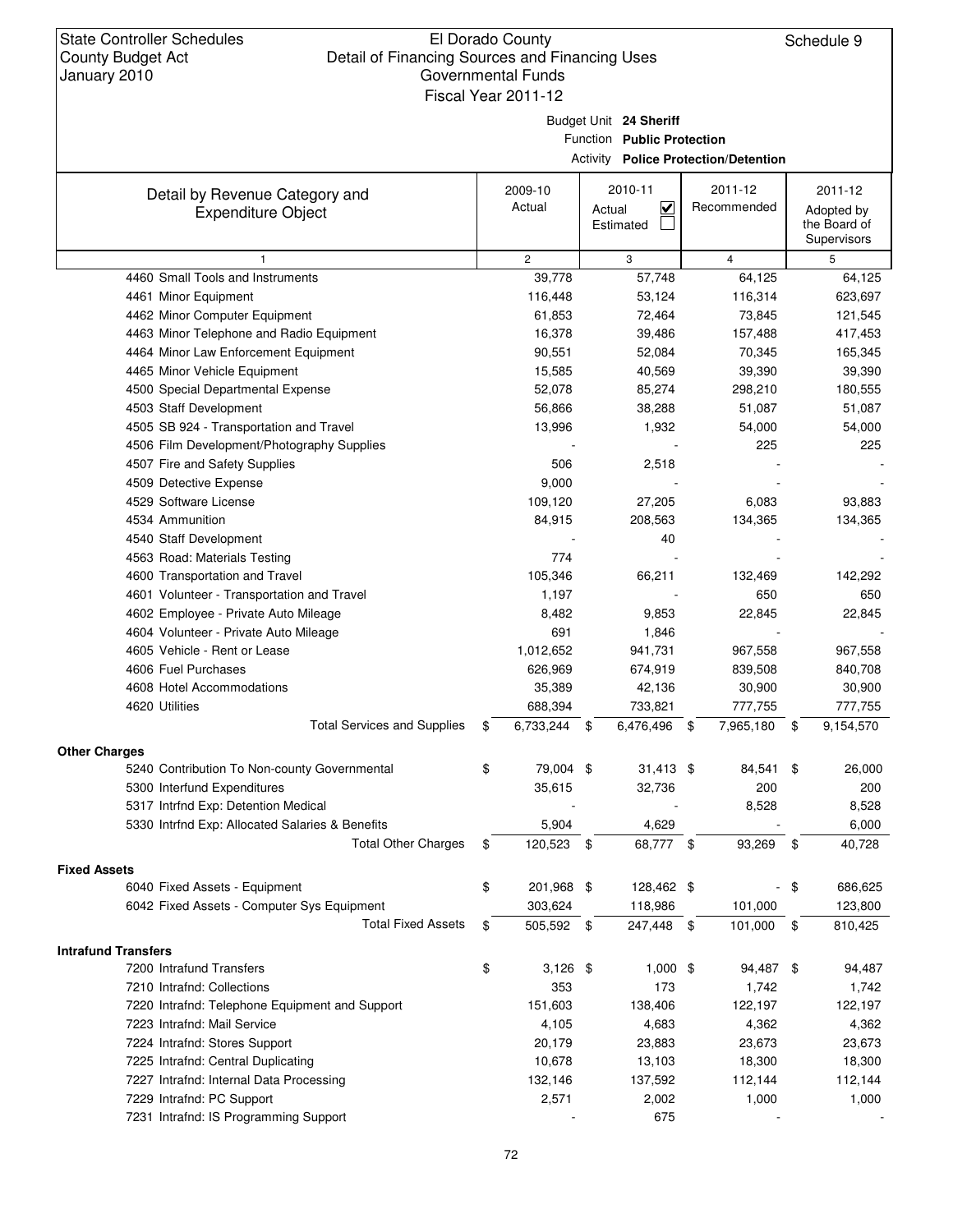| <b>State Controller Schedules</b><br><b>County Budget Act</b><br>January 2010                                                                     | El Dorado County<br>Schedule 9<br>Detail of Financing Sources and Financing Uses<br>Governmental Funds<br>Fiscal Year 2011-12<br>Budget Unit 24 Sheriff<br>Function<br><b>Public Protection</b><br>Activity<br><b>Police Protection/Detention</b> |          |                |     |              |    |                |                                                      |              |  |
|---------------------------------------------------------------------------------------------------------------------------------------------------|---------------------------------------------------------------------------------------------------------------------------------------------------------------------------------------------------------------------------------------------------|----------|----------------|-----|--------------|----|----------------|------------------------------------------------------|--------------|--|
| 2010-11<br>2011-12<br>2009-10<br>Detail by Revenue Category and<br>Actual<br>V<br>Recommended<br>Actual<br><b>Expenditure Object</b><br>Estimated |                                                                                                                                                                                                                                                   |          |                |     |              |    |                | 2011-12<br>Adopted by<br>the Board of<br>Supervisors |              |  |
|                                                                                                                                                   |                                                                                                                                                                                                                                                   |          | $\overline{2}$ |     | 3            |    | 4              |                                                      | 5            |  |
| 7232 Intrafnd: Maint Bldg & Improvmnts                                                                                                            |                                                                                                                                                                                                                                                   |          |                |     | 7.955        |    | 40,000         |                                                      | 40,000       |  |
| 7234 Intrafnd: Network Support                                                                                                                    |                                                                                                                                                                                                                                                   |          | 47,560         |     | 29,474       |    | 25,063         |                                                      | 25,063       |  |
|                                                                                                                                                   | <b>Total Intrafund Transfers</b>                                                                                                                                                                                                                  | \$       | 372.321        | \$  | 358,946      | \$ | 442,968        | \$                                                   | 442,968      |  |
| <b>Intrafund Abatement</b>                                                                                                                        |                                                                                                                                                                                                                                                   |          |                |     |              |    |                |                                                      |              |  |
| 7350 Intrfnd Abatemnt: Only General Fund                                                                                                          |                                                                                                                                                                                                                                                   | \$       | $(3,900)$ \$   |     | $(5,925)$ \$ |    |                | - \$                                                 |              |  |
| 7355 Intrind Abatemnt: Radio Equipment and Support                                                                                                |                                                                                                                                                                                                                                                   |          | (1, 143)       |     | (3,555)      |    |                |                                                      |              |  |
|                                                                                                                                                   | <b>Total Intrafund Abatement</b>                                                                                                                                                                                                                  | \$       | (5,043)        | \$  | $(9,480)$ \$ |    |                | - \$                                                 |              |  |
|                                                                                                                                                   | <b>Total Expenditures/Appropriations</b>                                                                                                                                                                                                          | \$       | 51,321,860     | \$  | 49,519,670   | \$ | 50,680,055     | \$                                                   | 53,181,850   |  |
|                                                                                                                                                   | <b>Net Cost</b>                                                                                                                                                                                                                                   | <b>S</b> | (40, 502, 161) | SS. | (38,525,901) | S. | (40, 017, 441) | S                                                    | (40,688,361) |  |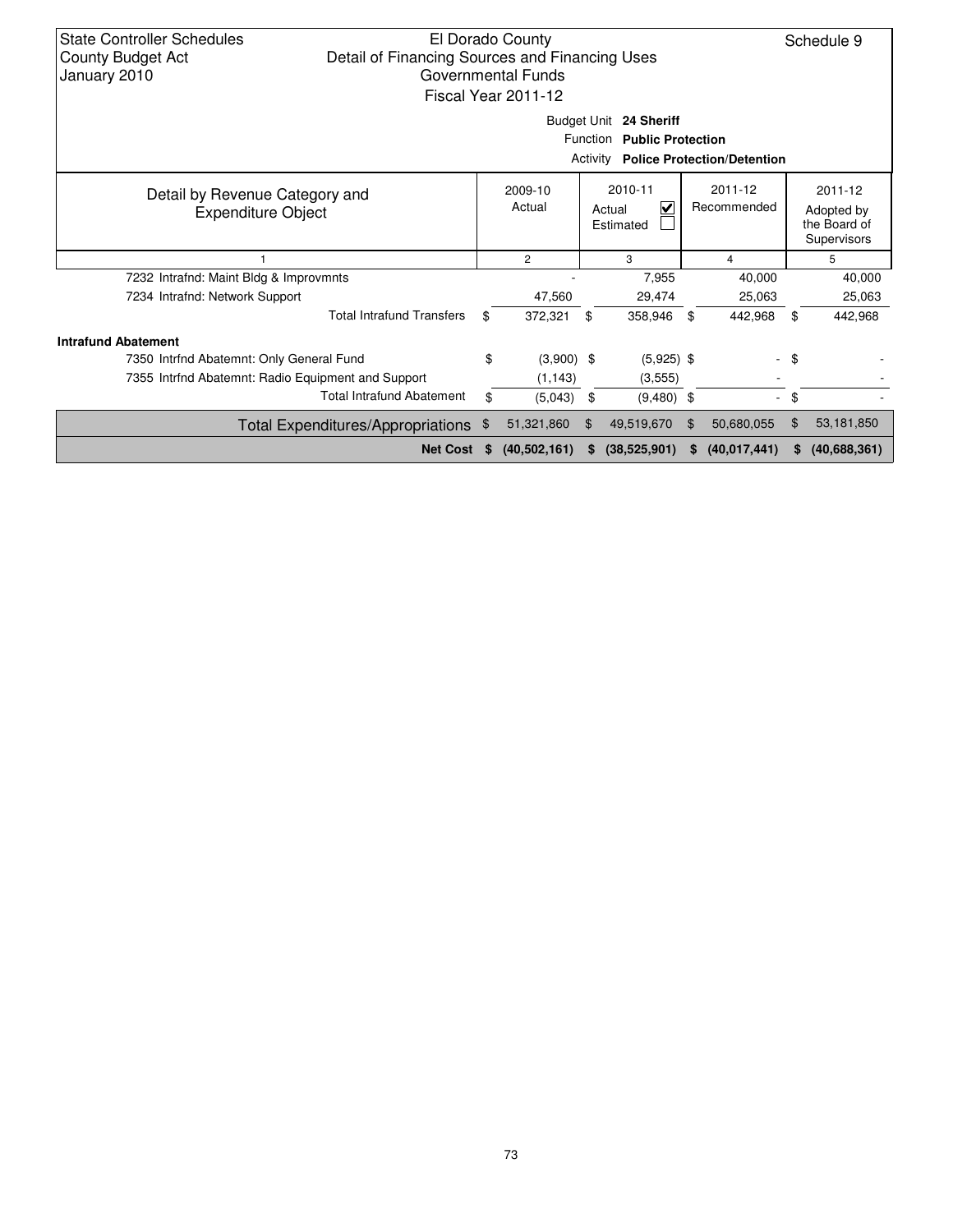### El Dorado County Detail of Financing Sources and Financing Uses Governmental Funds Fiscal Year 2011-12

Schedule 9

Budget Unit **24 Sheriff - Jail Commissary**

|                                                                     |                      |                | <b>Activity</b> Detention and Correction       |      |                          |               |                                           |
|---------------------------------------------------------------------|----------------------|----------------|------------------------------------------------|------|--------------------------|---------------|-------------------------------------------|
| Detail by Revenue Category and                                      | 2009-10              |                | 2010-11                                        |      | 2011-12                  |               | 2011-12                                   |
| <b>Expenditure Object</b>                                           | Actual               |                | $\overline{\mathbf{v}}$<br>Actual<br>Estimated |      | Recommended              |               | Adopted by<br>the Board of<br>Supervisors |
| $\mathbf{1}$                                                        | $\overline{2}$       |                | 3                                              |      | $\overline{4}$           |               | 5                                         |
|                                                                     |                      |                |                                                |      |                          |               |                                           |
| Revenue from Use of Money and Property<br>0400 Interest             | \$<br>2,081          | \$             | $2,197$ \$                                     |      |                          | \$            |                                           |
| Total Revenue from Use of Money and Property                        | \$<br>2,081          | \$             | $2,197$ \$                                     |      |                          | \$            |                                           |
|                                                                     |                      |                |                                                |      |                          |               |                                           |
| <b>Charges for Services</b><br>1680 Institutional Care and Services | \$                   | \$             | 573 \$                                         |      |                          | \$            |                                           |
| <b>Total Charges for Services</b>                                   | \$                   | \$             | 573 \$                                         |      |                          | \$            |                                           |
|                                                                     |                      |                |                                                |      |                          |               |                                           |
| <b>Miscellaneous Revenues</b>                                       |                      |                |                                                |      |                          |               |                                           |
| 1940 Miscellaneous Revenue                                          | \$                   | \$             | 20,637 \$                                      |      | 1,200                    | \$            | 1,200                                     |
| 1944 Inmate Welfare Trust                                           | 1,019,716            |                | 339,194                                        |      | 387,057                  |               | 541,257                                   |
| <b>Total Miscellaneous Revenues</b>                                 | \$<br>1,019,716      | \$             | 359,830                                        | \$   | 388,257                  | \$            | 542,457                                   |
| Total Revenue \$                                                    | 1,021,797            | $\mathfrak{F}$ | 362,601                                        | \$   | 388,257                  | $\frac{1}{2}$ | 542,457                                   |
| <b>Salaries and Employee Benefits</b>                               |                      |                |                                                |      |                          |               |                                           |
| 3000 Permanent Employees / Elected Officials                        | \$                   | \$             |                                                | \$   |                          | \$            | 80,658                                    |
| 3004 Other Compensation                                             |                      |                |                                                |      |                          |               | 1,050                                     |
| 3005 Tahoe Differential                                             |                      |                |                                                |      |                          |               | 1,200                                     |
| 3020 Employer Share - Employee Retirement                           |                      |                |                                                |      |                          |               | 29,350                                    |
| 3022 Employer Share - Medi Care                                     |                      |                |                                                |      |                          |               | 1,202                                     |
| 3040 Employer Share - Health Insurance                              |                      |                |                                                |      |                          |               | 31,445                                    |
| 3041 Employer Share - Unemployment Insurance                        |                      |                |                                                |      |                          |               | 1,207                                     |
| 3042 Employer Share - Long Term Disab Insurance                     |                      |                |                                                |      |                          |               | 276                                       |
| <b>Total Salaries and Employee Benefits</b>                         | \$<br>$\blacksquare$ | \$             |                                                | \$   | $\overline{\phantom{a}}$ | \$            | 146,388                                   |
| <b>Services and Supplies</b>                                        |                      |                |                                                |      |                          |               |                                           |
| 4020 Clothing and Personal Supplies                                 | \$<br>321            | \$             |                                                | \$   | 675                      | \$            | 675                                       |
| 4040 Telephone Company Vendor Payments                              | 277                  |                |                                                |      | 277                      |               | 277                                       |
| 4080 Household Expense                                              | 777                  |                |                                                |      | 500                      |               | 500                                       |
| 4082 Household Expense - Other                                      | 620                  |                |                                                |      |                          |               |                                           |
| 4145 Maintenance - Equipment Parts                                  |                      |                | 512                                            |      |                          |               |                                           |
| 4260 Office Expense                                                 |                      |                | 529                                            |      | 120                      |               | 120                                       |
| 4261 Postage                                                        | 44                   |                | 30                                             |      | 1,650                    |               | 1,650                                     |
| 4263 Subscription / Newspaper / Journals                            | 72                   |                | 169                                            |      | 350                      |               | 350                                       |
| 4264 Books / Manuals                                                |                      |                |                                                |      | 1,000                    |               | 1,000                                     |
| 4265 Law Books                                                      |                      |                |                                                |      | 150                      |               | 150                                       |
| 4300 Professional and Specialized Services                          | 13,396               |                | 14,909                                         |      | 159,300                  |               | 194,300                                   |
| 4324 Medical, Dental and Lab Services                               |                      |                |                                                |      |                          |               | 23,400                                    |
| 4420 Rents and Leases - Equipment                                   | 3,288                |                | 3,640                                          |      | 5,200                    |               | 5,200                                     |
| 4460 Small Tools and Instruments                                    | 423                  |                | 766                                            |      | 2,500                    |               | 2,500                                     |
| 4461 Minor Equipment                                                | 1,734                |                | 1,297                                          |      | 1,500                    |               | 1,500                                     |
| 4500 Special Departmental Expense                                   | 311,864              |                | 203,834                                        |      | 165,035                  |               | 165,035                                   |
| <b>Total Services and Supplies</b>                                  | \$<br>332,816        | \$             | 225,685 \$                                     |      | 338,257                  | \$            | 396,657                                   |
| <b>Fixed Assets</b>                                                 |                      |                |                                                |      |                          |               |                                           |
| 6040 Fixed Assets - Equipment<br><b>Total Fixed Assets</b>          | \$                   | \$             |                                                | - \$ | 50,000                   | \$            | 50,000                                    |
|                                                                     | \$                   | $-$ \$         |                                                | - \$ | 50,000                   | \$            | 50,000                                    |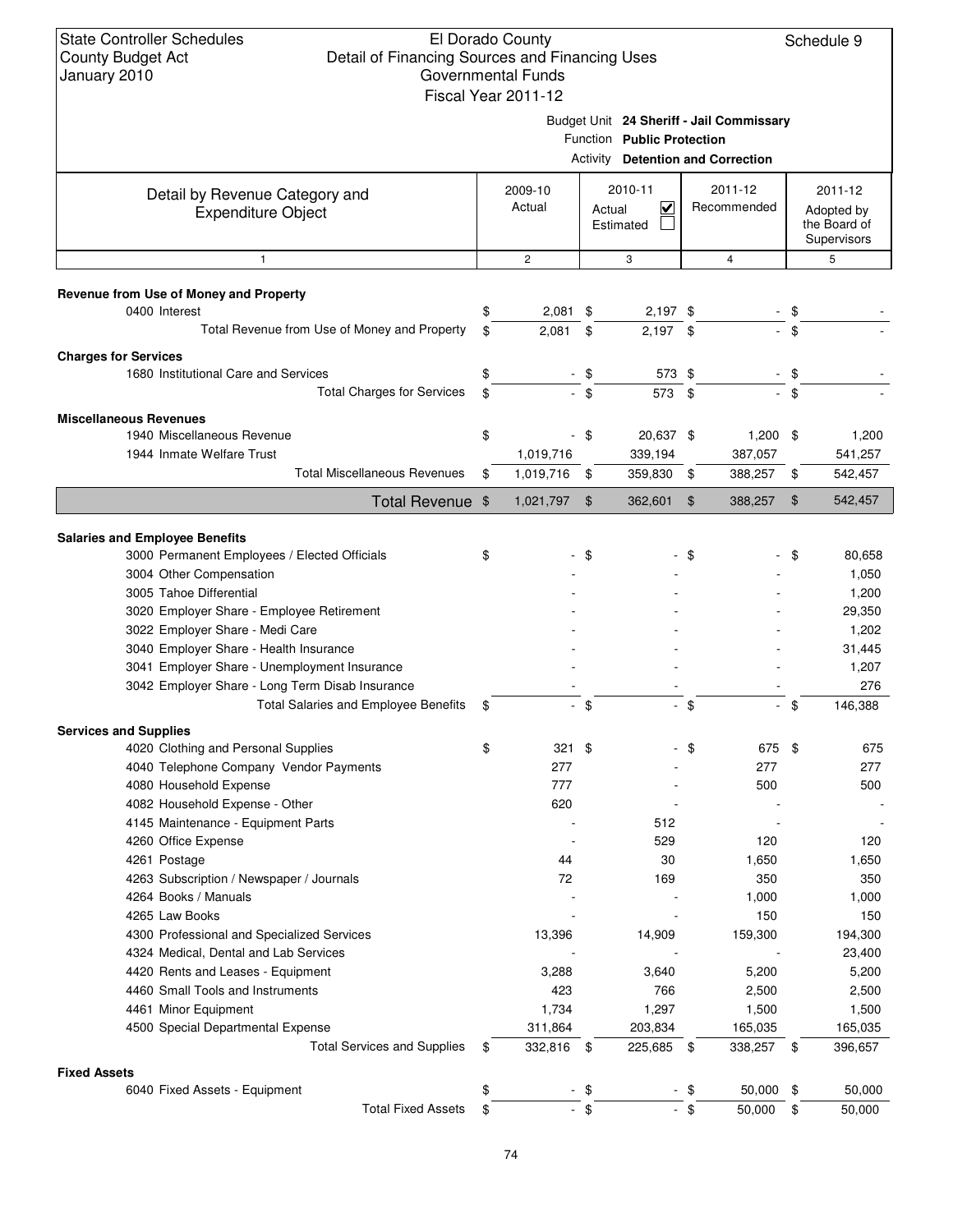| <b>State Controller Schedules</b><br>El Dorado County<br>Detail of Financing Sources and Financing Uses<br><b>County Budget Act</b><br>January 2010<br>Governmental Funds<br>Fiscal Year 2011-12 |                                      |  |                   |        |                                                                                                                    |  |                        |     |                                                      |  |  |
|--------------------------------------------------------------------------------------------------------------------------------------------------------------------------------------------------|--------------------------------------|--|-------------------|--------|--------------------------------------------------------------------------------------------------------------------|--|------------------------|-----|------------------------------------------------------|--|--|
|                                                                                                                                                                                                  |                                      |  |                   |        | Budget Unit 24 Sheriff - Jail Commissary<br>Function Public Protection<br><b>Activity Detention and Correction</b> |  |                        |     |                                                      |  |  |
| Detail by Revenue Category and<br><b>Expenditure Object</b>                                                                                                                                      |                                      |  | 2009-10<br>Actual | Actual | 2010-11<br>V<br>Estimated                                                                                          |  | 2011-12<br>Recommended |     | 2011-12<br>Adopted by<br>the Board of<br>Supervisors |  |  |
|                                                                                                                                                                                                  |                                      |  | 2                 |        | 3                                                                                                                  |  | 4                      |     | 5                                                    |  |  |
|                                                                                                                                                                                                  | Total Expenditures/Appropriations \$ |  | 332,816           | - \$   | 225,685 \$                                                                                                         |  | 388,257                | \$  | 593,045                                              |  |  |
|                                                                                                                                                                                                  | Net Cost \$                          |  | 688,982           | - \$   | 136,916 \$                                                                                                         |  |                        | - S | (50, 588)                                            |  |  |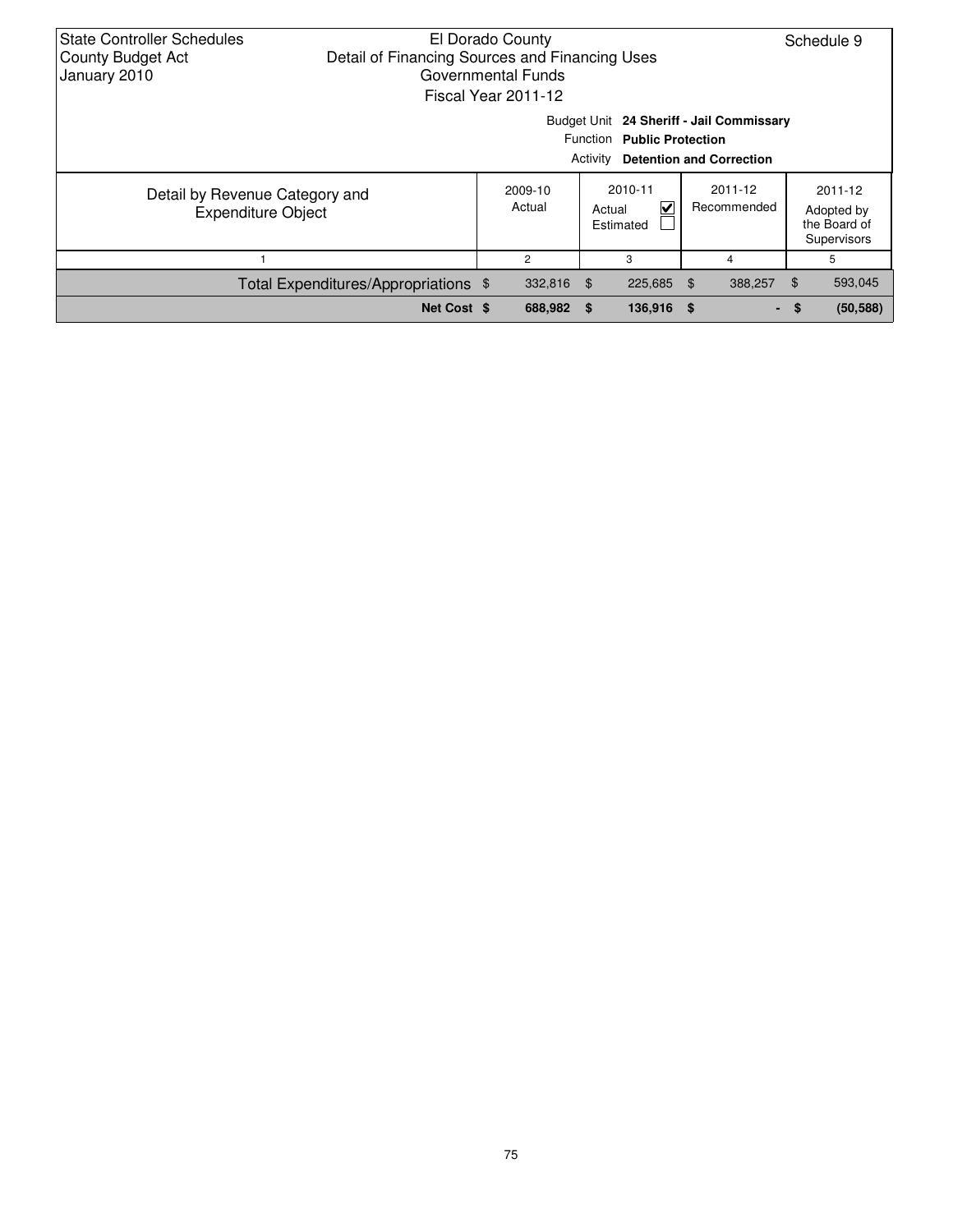|                                                               | Fiscal Year 2011-12        |      |                                          |               |                |                 |
|---------------------------------------------------------------|----------------------------|------|------------------------------------------|---------------|----------------|-----------------|
|                                                               |                            |      | Budget Unit 25 Probation                 |               |                |                 |
|                                                               |                            |      | Function Public Protection               |               |                |                 |
|                                                               |                            |      | <b>Activity Detention and Correction</b> |               |                |                 |
| Detail by Revenue Category and                                | 2009-10                    |      | 2010-11                                  |               | 2011-12        | 2011-12         |
| <b>Expenditure Object</b>                                     | Actual                     |      | $\overline{\mathbf{v}}$<br>Actual        |               | Recommended    | Adopted by      |
|                                                               |                            |      | Estimated                                |               |                | the Board of    |
| 1                                                             | $\overline{2}$             |      | 3                                        |               | $\overline{4}$ | Supervisors     |
|                                                               |                            |      |                                          |               |                | 5               |
| <b>Fines, Forfeitures and Penalties</b>                       |                            |      |                                          |               |                |                 |
| 0341 Restitution Fee                                          | \$<br>12,897 \$            |      | 19,493 \$                                |               | 7,500 \$       | 7,500           |
| Total Fines, Forfeitures and Penalties                        | \$<br>12,897 \$            |      | 19,493 \$                                |               | 7,500          | \$<br>7,500     |
| Intergovernmental Revenue - State                             |                            |      |                                          |               |                |                 |
| 0600 State - Public Assistance Programs                       | \$                         | \$   | 20,501 \$                                |               |                | \$<br>20,000    |
| 0760 State - Corrections                                      |                            |      |                                          |               |                | 49,276          |
| 0860 State - Public Safety Sales Tax                          | 865,540                    |      | 974,321                                  |               | 890,769        | 940,769         |
| 0880 State - Other                                            | 428,054                    |      | 435,833                                  |               |                |                 |
| Total Intergovernmental Revenue - State                       | \$<br>1,293,594            | \$   | 1,430,656 \$                             |               | 890,769        | \$<br>1,010,045 |
| Intergovernmental Revenue - Federal                           |                            |      |                                          |               |                |                 |
| 1000 Federal - Public Assistance Admin.                       | \$                         | \$   | 58,556 \$                                |               |                | \$<br>50,000    |
| 1100 Federal - Other                                          | 28,584                     |      | 88,702                                   |               | 91,077         | 91,077          |
| 1118 Federal - Office Crim Justice Planning                   | 37,143                     |      | 82,386                                   |               | 25,000         | 34,359          |
| Total Intergovernmental Revenue - Federal                     | \$<br>65,727 \$            |      | 229,644 \$                               |               | 116,077 \$     | 175,436         |
| <b>Revenue Other Governmental Agencies</b>                    |                            |      |                                          |               |                |                 |
| 1202 Community Action- Responsive Educ                        | \$<br>26,342 \$            |      | $30,325$ \$                              |               | 25,000         | \$<br>25,000    |
| Total Revenue Other Governmental Agencies                     | \$<br>26,342 \$            |      | $30,325$ \$                              |               | 25,000         | \$<br>25,000    |
| <b>Charges for Services</b>                                   |                            |      |                                          |               |                |                 |
| 1502 Court Administration Fee - PC1205.d                      | \$<br>$2,200$ \$           |      | $1,249$ \$                               |               | $1,000$ \$     | 1,000           |
| 1680 Institutional Care and Services                          | 313,100                    |      | 373,900                                  |               | 330,800        | 330,800         |
| 1683 Probation - Adult Defendant                              | 57,685                     |      | 55,272                                   |               | 35,000         | 35,000          |
| 1684 Care In Juvenile Hall                                    | 116,938                    |      | 133,284                                  |               | 95,000         | 95,000          |
| 1685 Urinalysis Testing                                       | 5,290                      |      | 5,473                                    |               | 4,000          | 4,000           |
| 1747 Home Electronic Monitoring Prog (HEMP)                   | 15,193                     |      | 17,051                                   |               | 10,000         | 10,000          |
| 1751 Probation - Present Report Fee                           | 7,331                      |      | 8,703                                    |               | 4,500          | 4,500           |
| 1800 Interfund Revenue<br><b>Total Charges for Services</b>   | \$<br>32,292<br>550,029 \$ |      | 2,701<br>597,632 \$                      |               | 480,300        | \$<br>480,300   |
|                                                               |                            |      |                                          |               |                |                 |
| <b>Miscellaneous Revenues</b><br>1940 Miscellaneous Revenue   | \$<br>4,155 \$             |      | $3,774$ \$                               |               | 4,000          | \$<br>4,000     |
| <b>Total Miscellaneous Revenues</b>                           | \$<br>4,155                | - \$ | 3,774                                    | $\mathbf{\$}$ | 4,000          | \$<br>4,000     |
|                                                               |                            |      |                                          |               |                |                 |
| <b>Other Financing Sources</b><br>2020 Operating Transfers In | \$<br>972,137 \$           |      | 850,337 \$                               |               | 1,039,756      | \$<br>2,224,300 |
| 2027 Operating Transfers In: Sales Tax Realingment            | 156,756                    |      | 156,756                                  |               | 156,756        | 156,756         |
| 2032 Operating Transfers In: Title IVE                        | 88,774                     |      |                                          |               | 50,000         |                 |
| 2034 Operating Transfers In: SB933                            | 28,108                     |      |                                          |               | 20,000         |                 |
| <b>Total Other Financing Sources</b>                          | \$<br>1,245,775            | -\$  | 1,007,093                                | \$            | 1,266,512      | \$<br>2,381,056 |
| Total Revenue \$                                              | 3,198,519                  | \$   | 3,318,618                                | $\sqrt[6]{3}$ | 2,790,158      | \$<br>4,083,337 |
|                                                               |                            |      |                                          |               |                |                 |
| <b>Salaries and Employee Benefits</b>                         |                            |      |                                          |               |                |                 |
| 3000 Permanent Employees / Elected Officials                  | \$<br>5,774,763 \$         |      | 5,575,125 \$                             |               | 5,909,640      | \$<br>6,489,244 |
| 3001 Temporary Employees                                      | 305,337                    |      | 284,636                                  |               | 214,202        | 229,202         |
| 3002 Overtime                                                 | 186,872                    |      | 311,073                                  |               | 139,046        | 173,443         |
| 3003 Standby Pay                                              |                            |      | 4,684                                    |               |                |                 |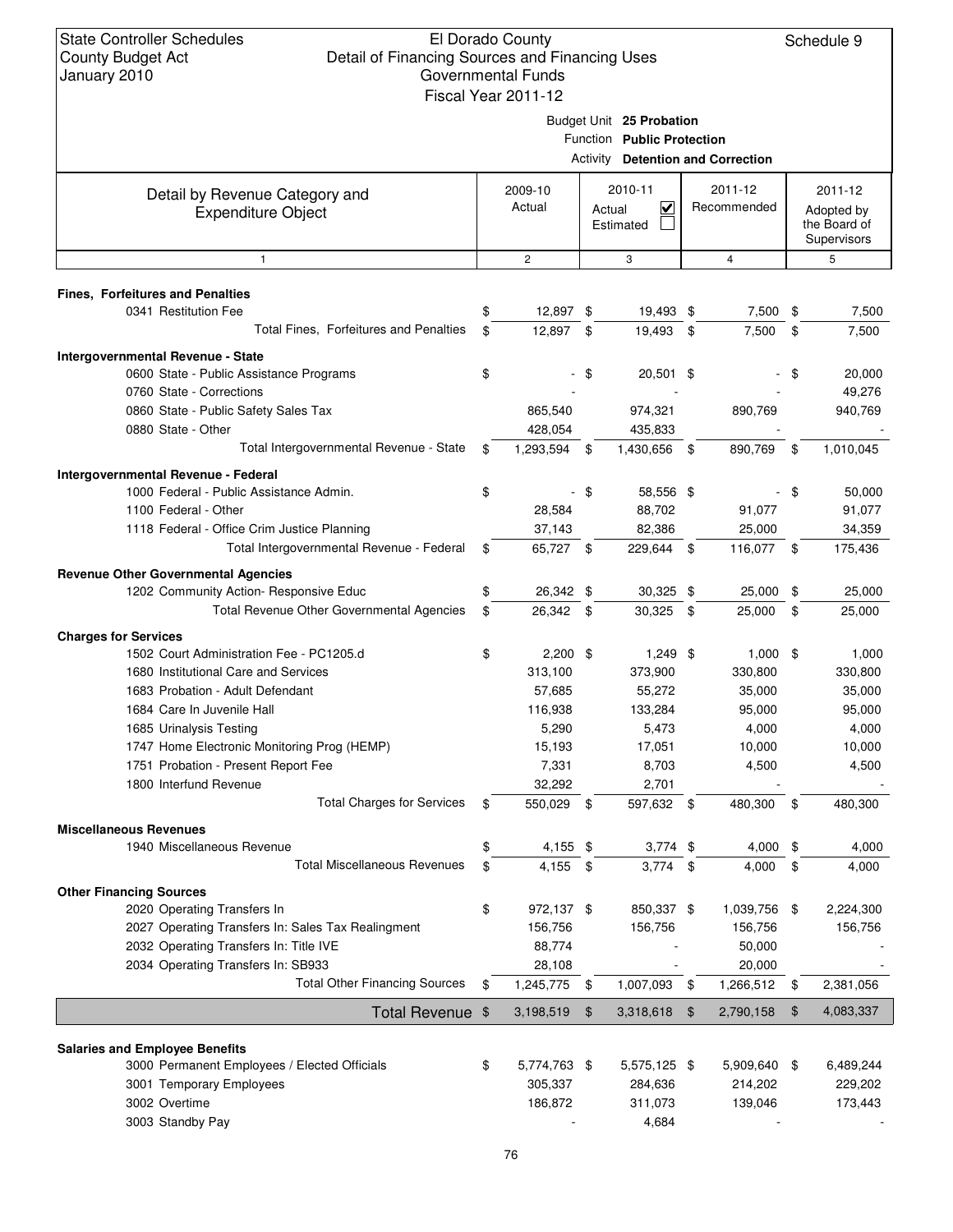### El Dorado County Detail of Financing Sources and Financing Uses Governmental Funds Fiscal Year 2011-12

Schedule 9

Budget Unit **25 Probation**

Function **Public Protection**

**Detention and Correction**

|                                                             |                   | <b>Activity Detention and Correction</b>                  |                        |                                                      |
|-------------------------------------------------------------|-------------------|-----------------------------------------------------------|------------------------|------------------------------------------------------|
| Detail by Revenue Category and<br><b>Expenditure Object</b> | 2009-10<br>Actual | 2010-11<br>$\overline{\mathbf{v}}$<br>Actual<br>Estimated | 2011-12<br>Recommended | 2011-12<br>Adopted by<br>the Board of<br>Supervisors |
|                                                             | $\overline{c}$    | 3                                                         | $\overline{4}$         | 5                                                    |
| 3004 Other Compensation                                     | 235,564           | 176,241                                                   | 32,538                 | 34,998                                               |
| 3005 Tahoe Differential                                     | 101,115           | 93,860                                                    | 100,800                | 100,800                                              |
| 3006 Bilingual Pay                                          | 6,744             | 5,868                                                     | 6,240                  | 6,240                                                |
| 3020 Employer Share - Employee Retirement                   | 1,725,292         | 1,622,546                                                 | 1,699,748              | 1,877,084                                            |
| 3022 Employer Share - Medi Care                             | 92,511            | 90,394                                                    | 85,944                 | 94,314                                               |
| 3040 Employer Share - Health Insurance                      | 1,315,973         | 1,416,875                                                 | 1,631,712              | 1,884,750                                            |
| 3041 Employer Share - Unemployment Insurance                | 63,037            | 75,602                                                    | 86,940                 | 96,205                                               |
| 3042 Employer Share - Long Term Disab Insurance             | 22,141            | 19,038                                                    | 20,976                 | 23,050                                               |
| 3043 Employer Share - Deferred Compensation                 | 18,098            | 15,427                                                    | 20,693                 | 20,693                                               |
| 3046 Retiree Health - Defined Contributions                 | 93,042            | 119,178                                                   | 119,178                | 119,178                                              |
| 3060 Employer Share - Workers' Compensation                 | 144,570           | 179,807                                                   | 116,034                | 116,034                                              |
| 3080 Flexible Benefits                                      | 11,373            | 5,366                                                     | 48,000                 | 48,000                                               |
| Total Salaries and Employee Benefits                        | \$<br>10,096,431  | 9,995,719 \$<br>$\mathfrak s$                             | 10,231,691             | \$<br>11,313,235                                     |
| <b>Services and Supplies</b>                                |                   |                                                           |                        |                                                      |
| 4020 Clothing and Personal Supplies                         | \$<br>24,777 \$   | 18,557 \$                                                 | 18,000 \$              | 18,000                                               |
| 4022 Uniforms                                               |                   | 7,471                                                     | 6,500                  | 6,500                                                |
| 4040 Telephone Company Vendor Payments                      | 9,501             | 8,548                                                     | 9,600                  | 9,600                                                |
| 4041 Cnty Pass thru Telephone Chrges to Depts               | 3,191             | 2,717                                                     | 3,980                  | 3,980                                                |
| 4060 Food and Food Products                                 | 216,535           | 205,110                                                   | 210,000                | 210,000                                              |
| 4080 Household Expense                                      | 46,062            | 49,614                                                    | 44,203                 | 44,203                                               |
| 4085 Household Expense - Refuse Disposal                    | 16,867            | 16,884                                                    | 17,100                 | 17,100                                               |
| 4086 Household Expense - Janitorial/Custodial               | 9,750             | 8,938                                                     | 15,650                 | 15,650                                               |
| 4100 Insurance - Premium                                    | 97,843            | 71,652                                                    | 68,790                 | 68,790                                               |
| 4140 Maintenance - Equipment                                | 1,359             | 1,944                                                     | 6,900                  | 6,900                                                |
| 4143 Maintenance - Service Contracts                        | 658               |                                                           |                        |                                                      |
| 4144 Maintenance - Computer System Supplies                 | 39,936            | 38,047                                                    |                        |                                                      |
| 4164 Maintenance Vehicles - Tires and Tubes                 |                   |                                                           | 1,000                  | 1,000                                                |
| 4180 Maintenance - Building and Improvements                | 20,401            | 18,566                                                    | 21,607                 | 21,607                                               |
| 4200 Medical, Dental and Laboratory Supplies                | 249               | 106                                                       | 790                    | 790                                                  |
| 4220 Memberships                                            | 374               | 372                                                       | 598                    | 598                                                  |
| 4221 Memberships - Legislative Advocacy                     | 3,707             | 3,975                                                     | 4,041                  | 4,041                                                |
| 4260 Office Expense                                         | 25,702            | 25,608                                                    | 28,000                 | 28,000                                               |
| 4261 Postage                                                | 12,937            | 12,064                                                    | 14,500                 | 14,500                                               |
| 4262 Software                                               | 16                |                                                           | 4,100                  | 4,100                                                |
| 4263 Subscription / Newspaper / Journals                    | 593               | 388                                                       | 355                    | 355                                                  |
| 4266 Printing / Duplicating                                 | 1,973             | 2,350                                                     | 4,000                  | 4,000                                                |
| 4300 Professional and Specialized Services                  | 117,213           | 120,071                                                   | 233,936                | 299,682                                              |
| 4308 External Data Processing Services                      | 3,744             | 3,768                                                     | 2,496                  | 2,496                                                |
| 4318 Interpreter                                            |                   |                                                           | 1,000                  | 1,000                                                |
| 4323 Psychiatric Medical Services                           | 26,503            | 36,337                                                    | 96,750                 | 156,750                                              |
| 4324 Medical, Dental and Lab Services                       | 56,169            | 45,190                                                    | 77,894                 | 77,894                                               |
| 4329 Probation - Non Govmt Agency Assist                    | 725               | 525                                                       | 1,000                  | 1,000                                                |
| 4400 Publication and Legal Notices                          |                   |                                                           | 600                    | 600                                                  |
| 4420 Rents and Leases - Equipment                           | 21,740            | 22,033                                                    | 23,420                 | 23,420                                               |
| 4440 Rent & Lease - Building/Improvements                   | 224,500           | 210,467                                                   | 215,292                | 215,292                                              |
| 4460 Small Tools and Instruments                            | 681               | 756                                                       |                        |                                                      |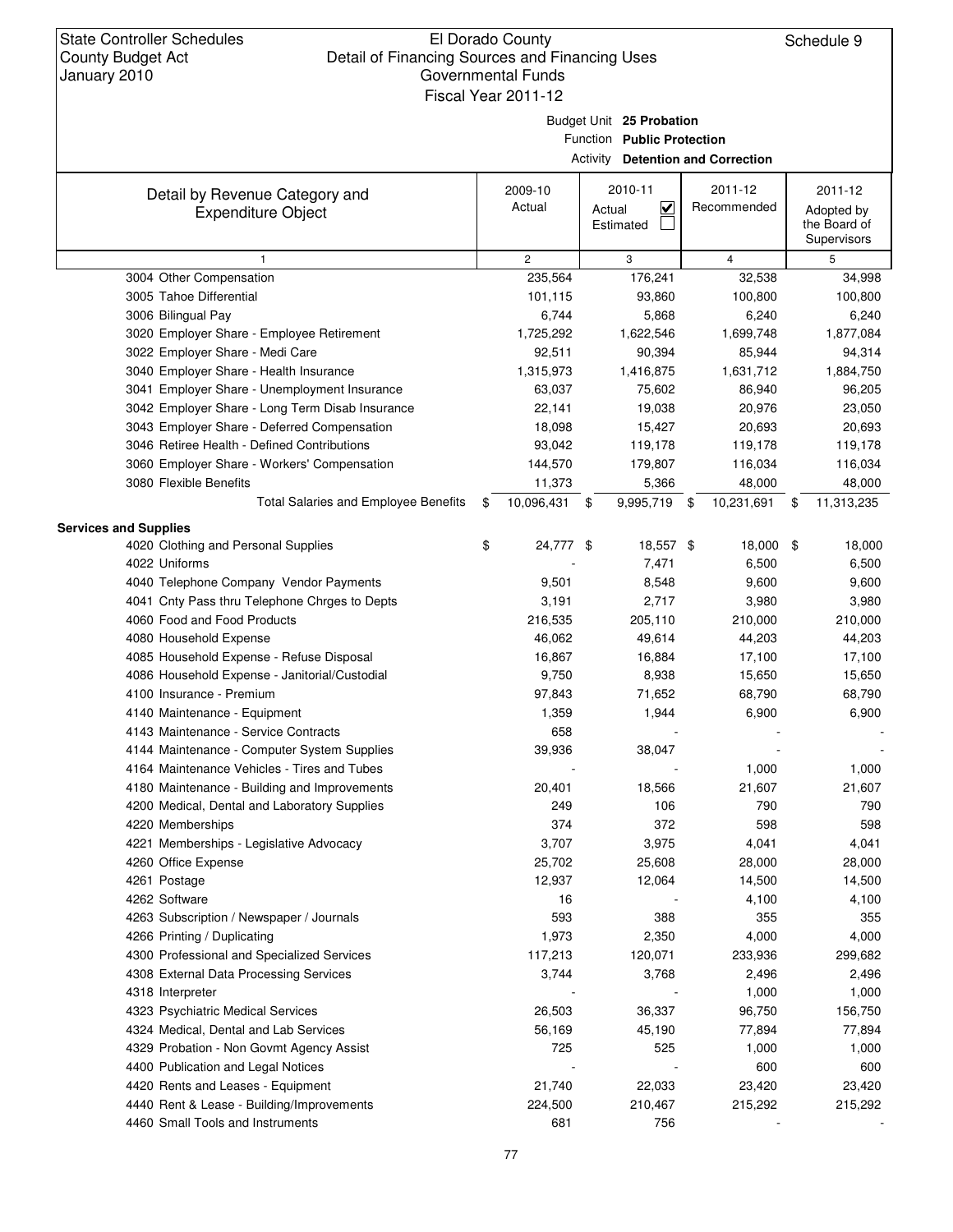### El Dorado County Detail of Financing Sources and Financing Uses Governmental Funds Fiscal Year 2011-12

Schedule 9

Budget Unit **25 Probation**

Function **Public Protection**

Activity **Detention and Correction**

|                                                                      |                  | <b>ACTIVITY Detention and Correction</b> |                  |                  |
|----------------------------------------------------------------------|------------------|------------------------------------------|------------------|------------------|
| Detail by Revenue Category and                                       | 2009-10          | 2010-11                                  | 2011-12          | 2011-12          |
| <b>Expenditure Object</b>                                            | Actual           | $\checkmark$<br>Actual                   | Recommended      | Adopted by       |
|                                                                      |                  | Estimated                                |                  | the Board of     |
|                                                                      |                  |                                          |                  | Supervisors      |
| $\mathbf{1}$                                                         | $\mathbf{2}$     | 3                                        | $\overline{4}$   | 5                |
| 4461 Minor Equipment                                                 | 12,581           | 11,276                                   | 5,950            | 7,745            |
| 4462 Minor Computer Equipment                                        | 6,232            | 41,477                                   | 17,610           | 17,610           |
| 4463 Minor Telephone and Radio Equipment                             | 2,491            | 1,953                                    | 2,376            | 2,376            |
| 4464 Minor Law Enforcement Equipment                                 | 13,799           | 10,194                                   | 16,979           | 16,979           |
| 4465 Minor Vehicle Equipment                                         |                  | 12,087                                   | 1,700<br>28,537  | 1,700            |
| 4500 Special Departmental Expense                                    | 5,458<br>219     |                                          | 500              | 28,537<br>500    |
| 4501 Special Projects<br>4503 Staff Development                      | 3,130            | 65<br>3,060                              | 6,391            |                  |
| 4505 SB 924 - Transportation and Travel                              | 51,282           | 34,607                                   | 60,000           | 6,391<br>60,000  |
| 4529 Software License                                                | 8,953            | 2,522                                    | 46,835           | 46,835           |
| 4534 Ammunition                                                      | 10,136           |                                          | 7,725            | 7,725            |
|                                                                      |                  | 14,497                                   |                  |                  |
| 4600 Transportation and Travel                                       | 1,603            | 2,653                                    | 5,500            | 5,500            |
| 4602 Employee - Private Auto Mileage<br>4605 Vehicle - Rent or Lease | 15,969<br>66,172 | 7,536<br>72,956                          | 9,413<br>85,855  | 9,413            |
| 4606 Fuel Purchases                                                  |                  |                                          |                  | 89,355           |
|                                                                      | 25,907           | 35,766                                   | 60,065           | 60,065           |
| 4608 Hotel Accommodations<br>4620 Utilities                          | 46               | 2,040                                    | 3,150            | 3,150            |
|                                                                      | 181,662          | 202,867                                  | 228,980          | 228,980          |
| <b>Total Services and Supplies</b>                                   | \$<br>1,389,346  | 1,387,612 \$<br>-\$                      | 1,719,668        | \$<br>1,850,709  |
| <b>Other Charges</b>                                                 |                  |                                          |                  |                  |
| 5000 Support and Care of Persons                                     | \$<br>96,539 \$  | $6,015$ \$                               | 120,000          | \$<br>120,000    |
| 5300 Interfund Expenditures                                          | 146              |                                          | 5,125            | 5,125            |
| 5319 Intrfnd Exp: Mental Health Services                             |                  |                                          | 50,000           | 50,000           |
| <b>Total Other Charges</b>                                           | \$<br>96,685     | 6,015<br>\$                              | \$<br>175,125    | \$<br>175,125    |
| <b>Fixed Assets</b>                                                  |                  |                                          |                  |                  |
| 6040 Fixed Assets - Equipment                                        | \$<br>$1,791$ \$ | н.                                       | \$<br>4,000      | \$<br>4,000      |
| 6042 Fixed Assets - Computer Sys Equipment                           |                  | 4,894                                    | 2,000            | 2,000            |
| 6045 Fixed Assets - Vehicles                                         |                  |                                          |                  | 28,000           |
| <b>Total Fixed Assets</b>                                            | \$<br>$1,791$ \$ | 4,894                                    | \$<br>6,000      | \$<br>34,000     |
| <b>Intrafund Transfers</b>                                           |                  |                                          |                  |                  |
| 7200 Intrafund Transfers                                             | \$<br>$1,650$ \$ | 4,415 \$                                 | 11,000 \$        | 11,000           |
| 7210 Intrafnd: Collections                                           | 6,021            | 5,482                                    | 4,300            | 4,300            |
| 7220 Intrafnd: Telephone Equipment and Support                       | 52,310           | 53,110                                   | 57,900           | 57,900           |
| 7221 Intrafnd: Radio Equipment and Support                           | 453              | 899                                      | 3,250            | 3,250            |
| 7223 Intrafnd: Mail Service                                          | 7,343            | 4,865                                    | 4,773            | 4,773            |
| 7224 Intrafnd: Stores Support                                        | 7,541            | 8,894                                    | 7,983            | 7,983            |
| 7225 Intrafnd: Central Duplicating                                   | 3,955            | 3,274                                    | 5,000            | 5,000            |
| 7227 Intrafnd: Internal Data Processing                              | 98,378           | 65,745                                   | 59,616           | 59,616           |
| 7229 Intrafnd: PC Support                                            | 1,473            | 350                                      | 3,000            | 3,000            |
| 7231 Intrafnd: IS Programming Support                                | 120              | 90                                       | 5,000            | 5,000            |
| 7232 Intrafnd: Maint Bldg & Improvmnts                               |                  |                                          | 10,000           | 10,000           |
| 7234 Intrafnd: Network Support                                       | 126,238          | 134,684                                  | 98,576           | 98,576           |
| <b>Total Intrafund Transfers</b>                                     | \$<br>305,483    | 281,807 \$<br>- \$                       | 270,398          | \$<br>270,398    |
| Total Expenditures/Appropriations \$                                 | 11,889,735       | 11,676,047<br>$\sqrt[6]{3}$              | \$<br>12,402,882 | \$<br>13,643,467 |
| Net Cost \$                                                          |                  | \$                                       | \$               | \$               |
|                                                                      | (8,691,216)      | (8,357,429)                              | (9,612,724)      | (9,560,130)      |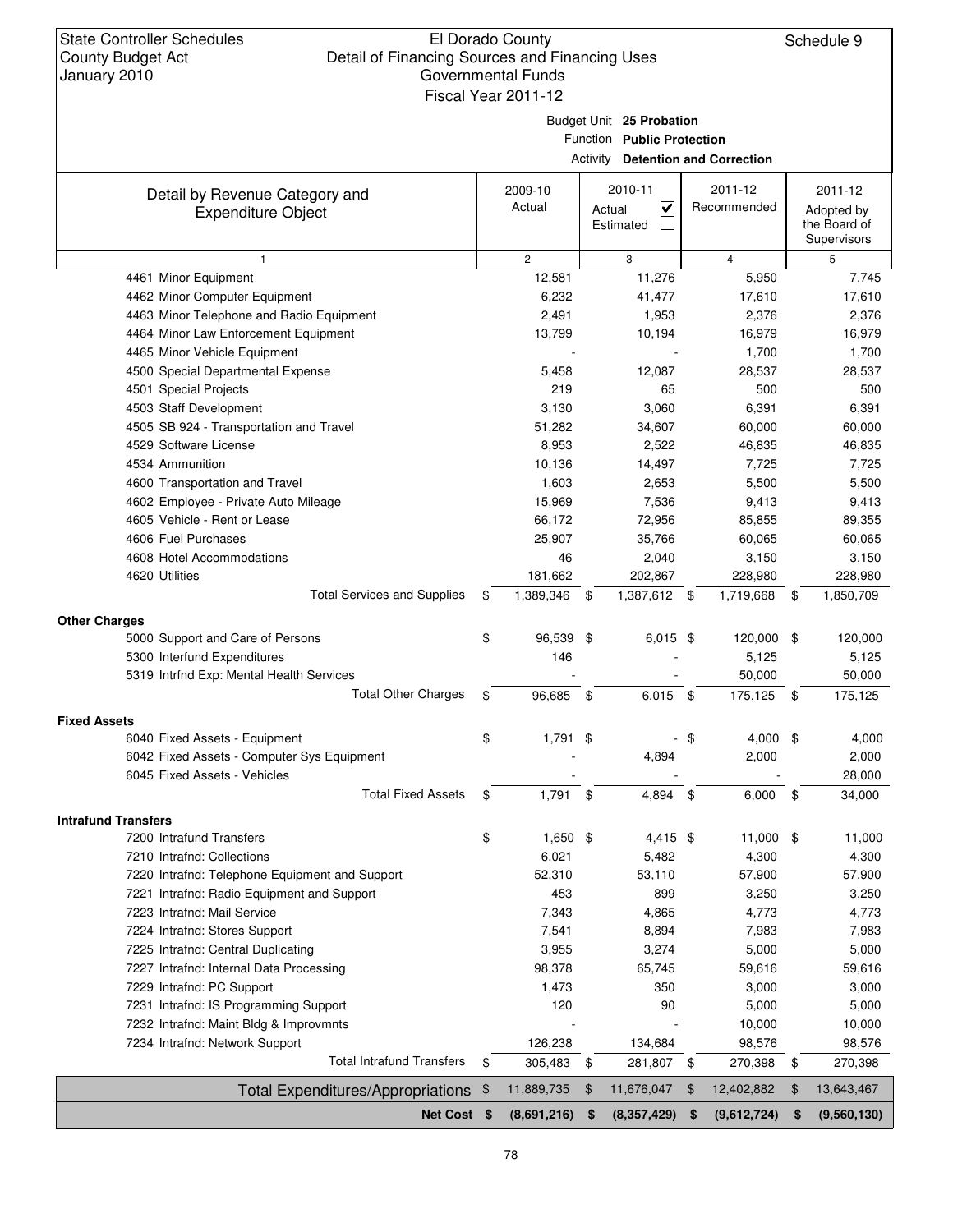Schedule 9

Budget Unit **26 Agricultural Commissioner**

|                                                                                    |               |                   | <b>FUNICIION PUBLIC Protection</b><br>Activity Protection Inspection |     |                        |                                                      |
|------------------------------------------------------------------------------------|---------------|-------------------|----------------------------------------------------------------------|-----|------------------------|------------------------------------------------------|
|                                                                                    |               |                   |                                                                      |     |                        |                                                      |
| Detail by Revenue Category and<br><b>Expenditure Object</b>                        |               | 2009-10<br>Actual | 2010-11<br>$\checkmark$<br>Actual<br>Estimated                       |     | 2011-12<br>Recommended | 2011-12<br>Adopted by<br>the Board of<br>Supervisors |
| $\mathbf{1}$                                                                       |               | $\mathbf{2}$      | 3                                                                    |     | $\overline{4}$         | 5                                                    |
| <b>Licenses, Permits and Franchises</b>                                            |               |                   |                                                                      |     |                        |                                                      |
| 0210 Business Licenses                                                             | \$            | $5,295$ \$        | $6,050$ \$                                                           |     | $5,000$ \$             | 5,000                                                |
| 0260 Other License and Permits                                                     |               | 119,524           | 119,054                                                              |     | 113,000                | 116,559                                              |
| Total Licenses, Permits and Franchises                                             | \$            | 124,819 \$        | 125,104 \$                                                           |     | 118,000 \$             | 121,559                                              |
| Revenue from Use of Money and Property                                             |               |                   |                                                                      |     |                        |                                                      |
| 0421 Rent - Equipment                                                              | \$            | 2,419             | \$<br>207S                                                           |     | 400                    | \$<br>400                                            |
| Total Revenue from Use of Money and Property                                       | \$            | 2,419             | \$<br>207 \$                                                         |     | 400                    | \$<br>400                                            |
| Intergovernmental Revenue - State                                                  |               |                   |                                                                      |     |                        |                                                      |
| 0720 State - Agriculture                                                           | \$            | 274,235 \$        | 206,521 \$                                                           |     | 220,498 \$             | 216,939                                              |
| 0721 State - Aid for Agriculture                                                   |               | 13,200            | 13,200                                                               |     |                        |                                                      |
| 0722 State - Pesticide Use Enforcement                                             |               | 129,445           | 133,174                                                              |     | 133,035                | 133,035                                              |
| 0723 State - Seed Inspection                                                       |               | 245               | 260                                                                  |     | 200                    | 200                                                  |
| 0724 State - Nursery Inspection                                                    |               | 1,000             | 500                                                                  |     | 500                    | 500                                                  |
| 0727 State - Weights and Measures                                                  |               | 5,382             | 10,654                                                               |     | 5,350                  | 5,350                                                |
| 0728 State - Fruit and Vegetable Certificate                                       |               | 300               | 180                                                                  |     | 200                    | 200                                                  |
| 0729 State - Unclaimed Gas Tax Refund                                              |               | 353,272           | 310,906                                                              |     | 310,906                | 310,906                                              |
| 0730 State - High Risk Pest Excl. Prog.<br>Total Intergovernmental Revenue - State |               | 16,673            | 4,259                                                                |     | 7,497                  | 7,497                                                |
|                                                                                    | \$            | 793,753 \$        | 679,654                                                              | -\$ | 678,186                | \$<br>674,627                                        |
| Intergovernmental Revenue - Federal                                                |               |                   |                                                                      |     |                        |                                                      |
| 1100 Federal - Other                                                               | \$            | 87,111 \$         | 201,914 \$                                                           |     | 183,607 \$             | 183,607                                              |
| Total Intergovernmental Revenue - Federal                                          | \$            | 87,111            | \$<br>201,914                                                        | \$  | 183,607                | \$<br>183,607                                        |
| <b>Revenue Other Governmental Agencies</b>                                         |               |                   |                                                                      |     |                        |                                                      |
| 1200 Other - Governmental Agencies                                                 | \$            | 25,727 \$         | 25,727 \$                                                            |     | 41,297 \$              | 41,297                                               |
| Total Revenue Other Governmental Agencies                                          | \$            | 25,727 \$         | 25,727 \$                                                            |     | 41,297                 | \$<br>41,297                                         |
| <b>Charges for Services</b>                                                        |               |                   |                                                                      |     |                        |                                                      |
| 1480 Agricultural Services                                                         | \$            | $5,592$ \$        | $9,487$ \$                                                           |     | $5,200$ \$             | 5,200                                                |
| 1742 Miscellaneous Copy Fees                                                       |               |                   |                                                                      |     | 100                    | 100                                                  |
| 1744 Miscellaneous Inspections or Services                                         |               | 1,275             | 1,425<br>540                                                         |     | 2,000                  | 2,000                                                |
| 1800 Interfund Revenue<br><b>Total Charges for Services</b>                        | \$            | 540<br>7,407 \$   | 11,452 \$                                                            |     | 540<br>7,840           | \$<br>540                                            |
|                                                                                    |               |                   |                                                                      |     |                        | 7,840                                                |
| <b>Miscellaneous Revenues</b>                                                      |               |                   |                                                                      |     |                        |                                                      |
| 1920 Other Sales<br><b>Total Miscellaneous Revenues</b>                            | \$            | $1,349$ \$        | $1,840$ \$                                                           |     | 250                    | \$<br>250                                            |
|                                                                                    | \$            | 1,349             | \$<br>1,840                                                          | \$  | 250                    | \$<br>250                                            |
| <b>Total Revenue</b>                                                               | $\frac{1}{2}$ | 1,042,585         | \$<br>1,045,898                                                      | \$  | 1,029,580              | \$<br>1,029,580                                      |
| <b>Salaries and Employee Benefits</b>                                              |               |                   |                                                                      |     |                        |                                                      |
| 3000 Permanent Employees / Elected Officials                                       | \$            | 573,368 \$        | 624,308 \$                                                           |     | 654,811 \$             | 654,811                                              |
| 3001 Temporary Employees                                                           |               | 113,755           | 137,449                                                              |     | 125,403                | 125,403                                              |
| 3002 Overtime                                                                      |               | 3,662             | 4,123                                                                |     | 5,000                  | 5,000                                                |
| 3004 Other Compensation                                                            |               | 56,127            | 4,857                                                                |     | 4,526                  | 4,526                                                |
| 3020 Employer Share - Employee Retirement                                          |               | 108,994           | 122,254                                                              |     | 118,908                | 118,908                                              |
| 3022 Employer Share - Medi Care                                                    |               | 10,457            | 10,704                                                               |     | 11,312                 | 11,312                                               |
| 3040 Employer Share - Health Insurance                                             |               | 131,692           | 148,194                                                              |     | 165,633                | 165,633                                              |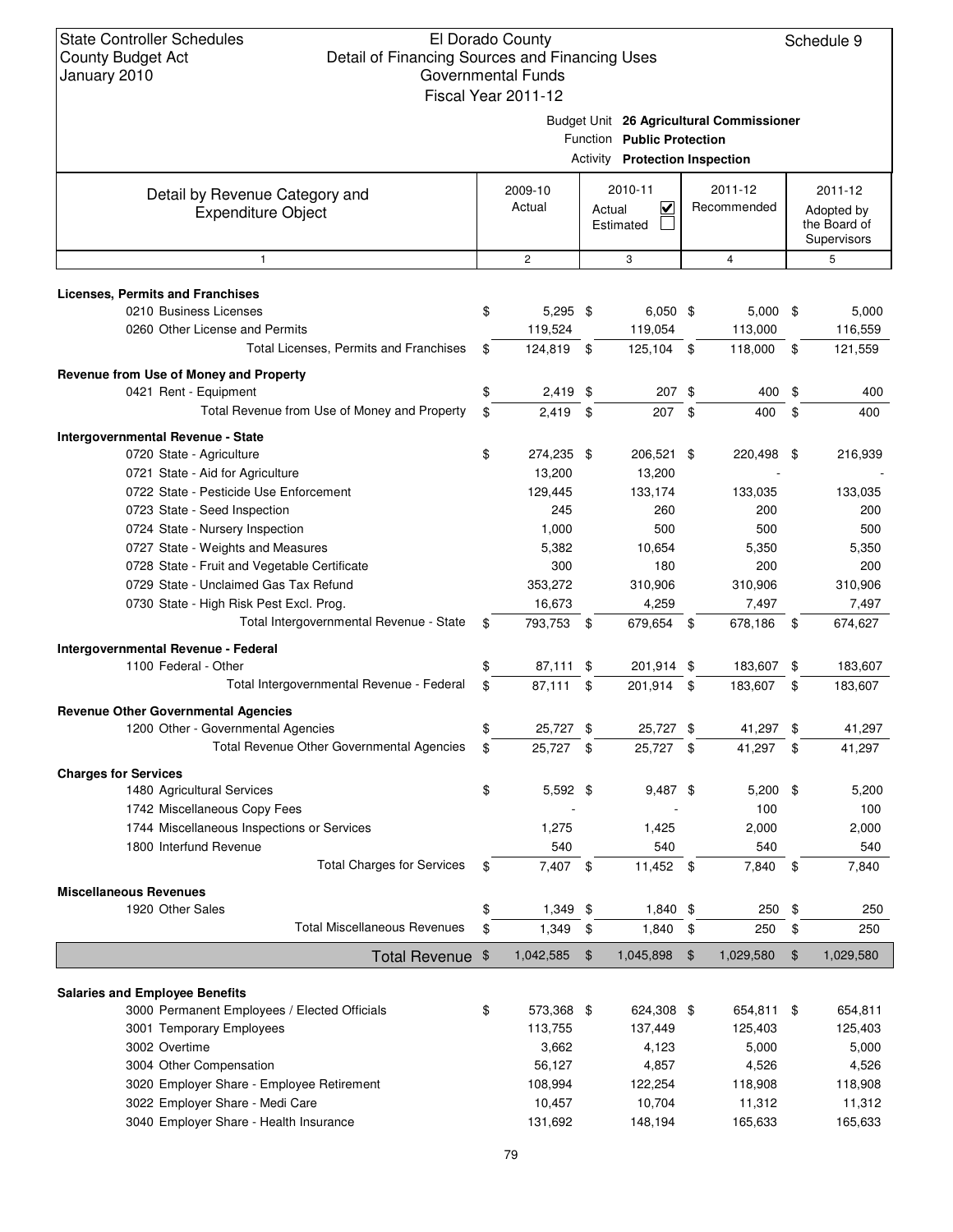Budget Unit **26 Agricultural Commissioner**

|         |         |   | <b>Activity Protection Inspection</b> |  |
|---------|---------|---|---------------------------------------|--|
| 2009-10 | 2010-11 |   | 2011-12                               |  |
| Actual  | Actual  | V | Recommended                           |  |

| Detail by Revenue Category and                  | 2009-10            | 2010-11     | 2011-12         | 2011-12         |
|-------------------------------------------------|--------------------|-------------|-----------------|-----------------|
| <b>Expenditure Object</b>                       | Actual             | V<br>Actual | Recommended     | Adopted by      |
|                                                 |                    | Estimated   |                 | the Board of    |
|                                                 |                    |             |                 | Supervisors     |
| $\mathbf{1}$                                    | $\mathbf{2}$       | 3           | $\overline{4}$  | 5               |
| 3041 Employer Share - Unemployment Insurance    | 8,985              | 12,491      | 12,681          | 12,681          |
| 3042 Employer Share - Long Term Disab Insurance | 2,280              | 2,031       | 2,288           | 2,288           |
| 3043 Employer Share - Deferred Compensation     | 1,600              |             | 3,138           | 3,138           |
| 3046 Retiree Health - Defined Contributions     | 9,004              | 11,517      | 11,517          | 11,517          |
| 3060 Employer Share - Workers' Compensation     | 27,850             | 28,623      | 21,356          | 21,356          |
| 3080 Flexible Benefits                          | 3,230              | 4,977       | 11,149          | 11,149          |
| <b>Total Salaries and Employee Benefits</b>     | \$<br>1,051,006 \$ | 1,111,528   | 1,147,722<br>\$ | \$<br>1,147,722 |
| <b>Services and Supplies</b>                    |                    |             |                 |                 |
| 4000 Agriculture                                | \$<br>27,746 \$    | 17,198 \$   | 24,729          | \$<br>24,729    |
| 4020 Clothing and Personal Supplies             | 1,518              | 957         | 4,600           | 4,600           |
| 4040 Telephone Company Vendor Payments          | 2,074              | 1,188       | 2,000           | 2,000           |
| 4041 Cnty Pass thru Telephone Chrges to Depts   | 219                | 227         | 500             | 500             |
| 4080 Household Expense                          | 323                | 105         | 1,000           | 1,000           |
| 4100 Insurance - Premium                        | 57,085             | 40,520      | 39,711          | 39,711          |
| 4140 Maintenance - Equipment                    |                    | 260         | 500             | 500             |
| 4141 Maintenance - Office Equipment             |                    |             | 600             | 600             |
| 4144 Maintenance - Computer System Supplies     | 1,237              | 1,150       | 1,150           | 1,150           |
| 4145 Maintenance - Equipment Parts              | 113                |             |                 |                 |
| 4160 Maintenance Vehicles - Service Contract    | 594                | 954         | 2,500           | 2,500           |
| 4161 Maintenance Vehicles - Parts/Direct Chrg   | 205                | 358         | 2,000           | 2,000           |
| 4162 Maintenance Vehicles - Supplies            | 5                  |             | 100             | 100             |
| 4164 Maintenance Vehicles - Tires and Tubes     |                    |             | 1,000           | 1,000           |
| 4165 Maintenance Vehicles - Oil and Grease      |                    | 100         | 100             | 100             |
| 4180 Maintenance - Building and Improvements    |                    |             | 400             | 400             |
| 4220 Memberships                                | 4,540              | 4,335       | 4,920           | 4,920           |
| 4221 Memberships - Legislative Advocacy         | 13,058             | 12,851      | 13,362          | 13,362          |
| 4240 Miscellaneous Expense                      |                    |             |                 |                 |
| 4260 Office Expense                             | 4,455              | 3,884       | 7,000           | 7,000           |
| 4261 Postage                                    | 2,797              | 2,158       | 3,200           | 3,200           |
| 4262 Software                                   |                    |             | 2,668           | 2,668           |
| 4263 Subscription / Newspaper / Journals        | 176                | 252         | 500             | 500             |
| 4264 Books / Manuals                            |                    |             | 600             | 600             |
| 4265 Law Books                                  | 142                | 157         | 275             | 275             |
| 4266 Printing / Duplicating                     | 2,630              | 91          | 750             | 750             |
| 4300 Professional and Specialized Services      | 87,696             | 70,897      | 70,600          | 70,600          |
| 4324 Medical, Dental and Lab Services           | 2,596              | 3,532       | 3,528           | 3,528           |
| 4400 Publication and Legal Notices              | 293                | 174         | 400             | 400             |
| 4420 Rents and Leases - Equipment               | 3,027              | 4,423       | 4,500           | 4,500           |
| 4460 Small Tools and Instruments                | 1,324              | 972         | 2,800           | 2,800           |
| 4461 Minor Equipment                            | 2,988              | 925         | 3,344           | 3,344           |
| 4462 Minor Computer Equipment                   |                    | 1,344       | 3,348           | 3,348           |
| 4463 Minor Telephone and Radio Equipment        | 315                |             |                 |                 |
| 4500 Special Departmental Expense               | 1,175              | 1,975       | 2,000           | 2,000           |
| 4501 Special Projects                           | 289                |             |                 |                 |
| 4503 Staff Development                          | 250                | 1,940       | 2,000           | 2,000           |
| 4529 Software License                           |                    |             |                 |                 |
|                                                 | 1,533              |             | 4,500           | 4,500           |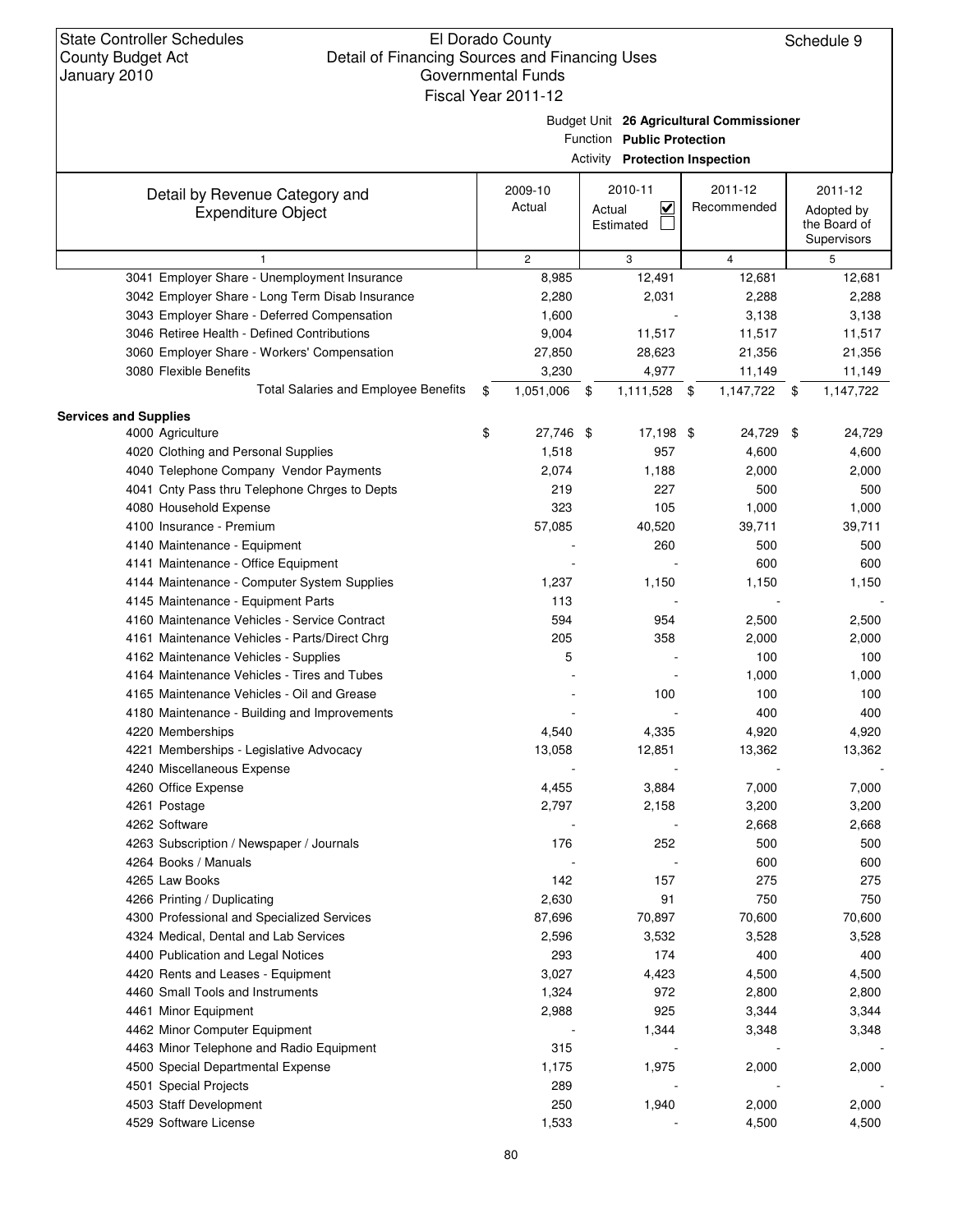Budget Unit **26 Agricultural Commissioner**

|  | Activity <b>Protection Inspection</b> |  |
|--|---------------------------------------|--|
|--|---------------------------------------|--|

| Detail by Revenue Category and                 | 2009-10          |      | 2010-11                  |       | 2011-12        | 2011-12                    |
|------------------------------------------------|------------------|------|--------------------------|-------|----------------|----------------------------|
| <b>Expenditure Object</b>                      | Actual           |      | V<br>Actual<br>Estimated |       | Recommended    | Adopted by<br>the Board of |
|                                                |                  |      |                          |       |                | Supervisors                |
|                                                | $\overline{2}$   |      | 3                        |       | $\overline{4}$ | 5                          |
| 4600 Transportation and Travel                 | 2,354            |      | 671                      |       | 3,000          | 3,000                      |
| 4602 Employee - Private Auto Mileage           | 1,343            |      | 1,327                    |       | 2,225          | 2,225                      |
| 4605 Vehicle - Rent or Lease                   | 39,579           |      | 47,452                   |       | 55,000         | 55,000                     |
| 4606 Fuel Purchases                            | 20,682           |      | 32,300                   |       | 33,114         | 33,114                     |
| 4608 Hotel Accommodations                      | 246              |      | 646                      |       |                |                            |
| <b>Total Services and Supplies</b>             | \$<br>284,607    | - \$ | 255,322                  | \$    | 304,524        | \$<br>304,524              |
| <b>Other Charges</b>                           |                  |      |                          |       |                |                            |
| 5300 Interfund Expenditures                    | \$<br>$2,900$ \$ |      | 4,312 \$                 |       | 1,500          | \$<br>1,500                |
| <b>Total Other Charges</b>                     | \$<br>2,900      | \$   | 4,312 \$                 |       | 1,500          | \$<br>1,500                |
| <b>Intrafund Transfers</b>                     |                  |      |                          |       |                |                            |
| 7200 Intrafund Transfers                       | \$<br>$2,601$ \$ |      | $1,187$ \$               |       | 6,365          | \$<br>6,365                |
| 7220 Intrafnd: Telephone Equipment and Support | 5,081            |      | 5,098                    |       | 5,200          | 5,200                      |
| 7221 Intrafnd: Radio Equipment and Support     |                  |      |                          |       | 300            | 300                        |
| 7223 Intrafnd: Mail Service                    | 1,035            |      | 1,188                    |       | 1,166          | 1,166                      |
| 7224 Intrafnd: Stores Support                  | 204              |      | 498                      |       | 551            | 551                        |
| 7225 Intrafnd: Central Duplicating             | 1,422            |      | 866                      |       | 2,500          | 2,500                      |
| 7227 Intrafnd: Internal Data Processing        | 9,119            |      | 15,757                   |       | 19,375         | 19,375                     |
| 7229 Intrafnd: PC Support                      | 60               |      | 824                      |       | 1,000          | 1,000                      |
| 7231 Intrafnd: IS Programming Support          | 645              |      | 180                      |       | 1,500          | 1,500                      |
| 7232 Intrafnd: Maint Bldg & Improvmnts         |                  |      |                          |       | 500            | 500                        |
| 7234 Intrafnd: Network Support                 | 15,667           |      | 16,916                   |       | 16,081         | 16,081                     |
| <b>Total Intrafund Transfers</b>               | \$<br>35,834     | \$   | 42,514                   | \$    | 54,538         | \$<br>54,538               |
| Total Expenditures/Appropriations \$           | 1,374,346        | \$   | 1,413,676                | $\$\$ | 1,508,284      | \$<br>1,508,284            |
| Net Cost \$                                    | (331,761)        | \$   | (367, 778)               | \$    | (478, 704)     | \$<br>(478, 704)           |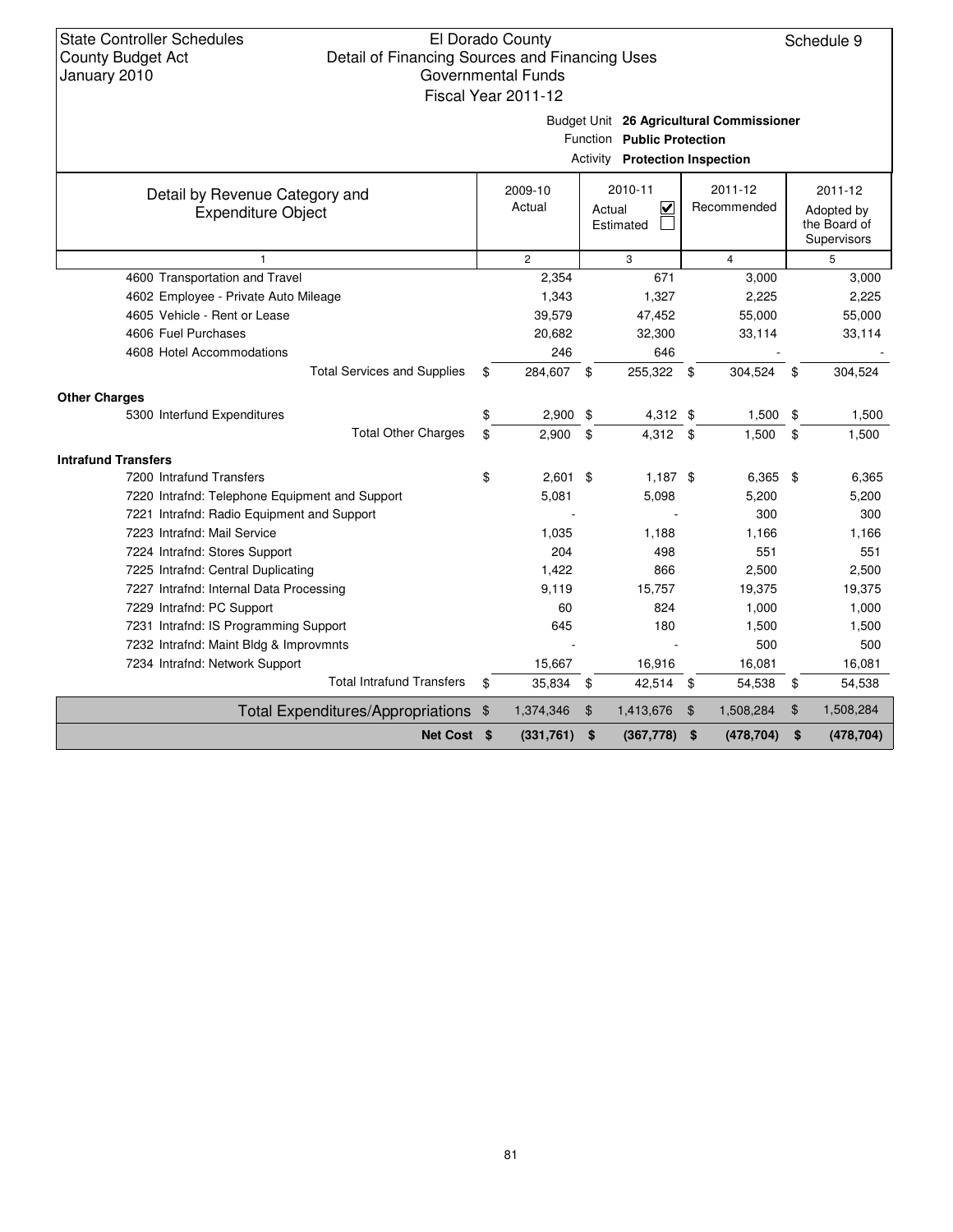## El Dorado County Detail of Financing Sources and Financing Uses Governmental Funds

|                                                                           | Fiscal Year 2011-12                                         |                |                                                |      |                        |        |                                                      |  |
|---------------------------------------------------------------------------|-------------------------------------------------------------|----------------|------------------------------------------------|------|------------------------|--------|------------------------------------------------------|--|
|                                                                           | Budget Unit 28 Recorder/Clerk<br>Function Public Protection |                |                                                |      |                        |        |                                                      |  |
|                                                                           |                                                             |                | <b>Activity Other Protection</b>               |      |                        |        |                                                      |  |
| Detail by Revenue Category and<br><b>Expenditure Object</b>               | 2009-10<br>Actual                                           |                | 2010-11<br>$\checkmark$<br>Actual<br>Estimated |      | 2011-12<br>Recommended |        | 2011-12<br>Adopted by<br>the Board of<br>Supervisors |  |
| $\mathbf{1}$                                                              | $\overline{c}$                                              |                | 3                                              |      | $\overline{4}$         |        | 5                                                    |  |
| <b>Licenses, Permits and Franchises</b>                                   |                                                             |                |                                                |      |                        |        |                                                      |  |
| 0260 Other License and Permits                                            | \$                                                          | $2 \text{ } $$ |                                                | - \$ |                        | \$     |                                                      |  |
| 0261 Marriage License                                                     | 87,467                                                      |                | 82,212                                         |      | 83,000                 |        | 83,000                                               |  |
| Total Licenses, Permits and Franchises                                    | \$<br>87,469 \$                                             |                | 82,212 \$                                      |      | 83,000                 | \$     | 83,000                                               |  |
|                                                                           |                                                             |                |                                                |      |                        |        |                                                      |  |
| Intergovernmental Revenue - State<br>0881 State - Mandated Reimbursements | \$<br>4,999                                                 | \$             | 7,579 \$                                       |      | $6,050$ \$             |        | 6,050                                                |  |
| Total Intergovernmental Revenue - State                                   | \$<br>4,999                                                 | \$             | 7,579                                          | - \$ | 6,050                  | \$     | 6,050                                                |  |
|                                                                           |                                                             |                |                                                |      |                        |        |                                                      |  |
| Intergovernmental Revenue - Federal                                       |                                                             |                |                                                |      |                        |        |                                                      |  |
| 1125 Federal - HAVA                                                       | \$<br>26 \$                                                 |                |                                                | - \$ |                        | - \$   |                                                      |  |
| 1126 Federal - HAVA (Sec 261)                                             | 2,094                                                       |                | 1,940                                          |      |                        |        |                                                      |  |
| Total Intergovernmental Revenue - Federal                                 | \$<br>2,120                                                 | \$             | $1,940$ \$                                     |      |                        | $-$ \$ |                                                      |  |
| <b>Charges for Services</b>                                               |                                                             |                |                                                |      |                        |        |                                                      |  |
| 1360 Election Services                                                    | \$<br>141,414 \$                                            |                | 238,304 \$                                     |      | 150,000 \$             |        | 150,000                                              |  |
| 1361 Candidate Filing Fee                                                 | 29,825                                                      |                |                                                |      | 5,000                  |        | 5,000                                                |  |
| 1600 Recording Fees                                                       | 396,962                                                     |                | 740,989                                        |      | 750,000                |        | 750,000                                              |  |
| 1604 Recording Fees CD Reproduction                                       | 21,447                                                      |                | 14,483                                         |      | 15,000                 |        | 15,000                                               |  |
| 1800 Interfund Revenue                                                    | 1,048                                                       |                |                                                |      |                        |        |                                                      |  |
| <b>Total Charges for Services</b>                                         | \$<br>590,695 \$                                            |                | 993,776 \$                                     |      | 920,000 \$             |        | 920,000                                              |  |
| <b>Miscellaneous Revenues</b>                                             |                                                             |                |                                                |      |                        |        |                                                      |  |
| 1940 Miscellaneous Revenue                                                | \$<br>304,807 \$                                            |                | 248,786 \$                                     |      | 285,000                | -\$    | 285,000                                              |  |
| <b>Total Miscellaneous Revenues</b>                                       | \$<br>304,807                                               | - \$           | 248,786                                        | - \$ | 285.000                | \$     | 285,000                                              |  |
|                                                                           |                                                             |                |                                                |      |                        |        |                                                      |  |
| <b>Other Financing Sources</b>                                            |                                                             |                |                                                |      |                        |        |                                                      |  |
| 2020 Operating Transfers In                                               | \$<br>15,195 \$                                             |                | 15,424 \$                                      |      | 60,000                 | -\$    | 60,000                                               |  |
| 2028 Operating Transfers In: Computer Recording                           | 332,500                                                     |                | 345,000                                        |      | 225,000                |        | 225,000                                              |  |
| 2029 Operating Transfers In: Micrographics                                | 273,984                                                     |                | 273.215                                        |      | 260,403                |        | 260,403                                              |  |
| 2030 Operating Transfers In: Vital Statistics                             | 80,516                                                      |                | 77,725                                         |      | 20,050                 |        | 20,050                                               |  |
| 2031 Operating Transfers In: License Notary                               | 5,000                                                       |                | 5,000                                          |      | 5,000                  |        | 5,000                                                |  |
| <b>Total Other Financing Sources</b>                                      | \$<br>707,195                                               | \$             | 716,364 \$                                     |      | 570,453                | \$     | 570,453                                              |  |
| Total Revenue \$                                                          | 1,697,285                                                   | \$             | 2,050,656                                      | \$   | 1,864,503              | \$     | 1,864,503                                            |  |
| <b>Salaries and Employee Benefits</b>                                     |                                                             |                |                                                |      |                        |        |                                                      |  |
| 3000 Permanent Employees / Elected Officials                              | \$<br>1,182,197 \$                                          |                | 1,129,793 \$                                   |      | 1,190,884 \$           |        | 1,190,884                                            |  |
| 3001 Temporary Employees                                                  | 76,004                                                      |                | 150,735                                        |      | 150,000                |        | 150,000                                              |  |
| 3002 Overtime                                                             | 1,117                                                       |                | 10,728                                         |      | 7,500                  |        | 7,500                                                |  |
| 3004 Other Compensation                                                   | 11,459                                                      |                | 22,968                                         |      | 15,900                 |        | 15,900                                               |  |
| 3005 Tahoe Differential                                                   | 4,818                                                       |                | 4,818                                          |      | 4,800                  |        | 4,800                                                |  |
| 3020 Employer Share - Employee Retirement                                 | 227,174                                                     |                | 219,222                                        |      | 211,933                |        | 211,933                                              |  |
| 3022 Employer Share - Medi Care                                           | 16,647                                                      |                | 16,990                                         |      | 16,178                 |        | 16,178                                               |  |
| 3040 Employer Share - Health Insurance                                    | 280,549                                                     |                | 313,523                                        |      | 357,024                |        | 357,024                                              |  |
| 3041 Employer Share - Unemployment Insurance                              | 16,471                                                      |                | 23,562                                         |      | 19,319                 |        | 19,319                                               |  |
| 3042 Employer Share - Long Term Disab Insurance                           | 4,305                                                       |                | 3,781                                          |      | 4,277                  |        | 4,277                                                |  |
|                                                                           |                                                             |                |                                                |      |                        |        |                                                      |  |
| 3043 Employer Share - Deferred Compensation                               | 7,655                                                       |                | 6,253                                          |      | 7,607                  |        | 7,607                                                |  |
| 3046 Retiree Health - Defined Contributions                               | 18,009                                                      |                | 23,535                                         |      | 21,652                 |        | 21,652                                               |  |
| 3060 Employer Share - Workers' Compensation                               | 40,950                                                      |                | 42,045                                         |      | 30,523                 |        | 30,523                                               |  |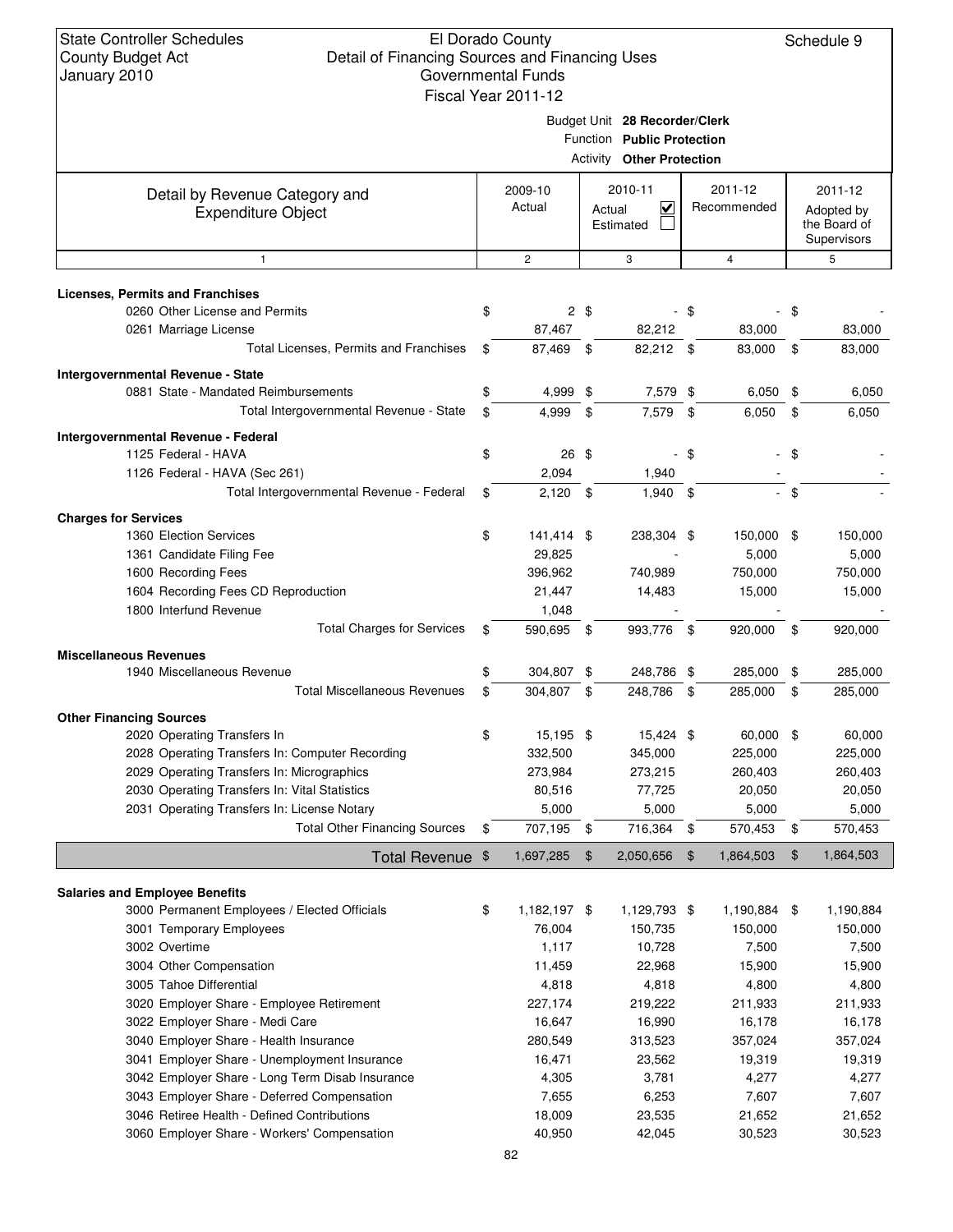### El Dorado County Detail of Financing Sources and Financing Uses Governmental Fu Fiscal Year 2011-12

Schedule 9

| unds |  |  |  |
|------|--|--|--|
| 1.10 |  |  |  |

Budget Unit **28 Recorder/Clerk**

|                                                             |                   | Function Public Protection                 |                        |                                                      |
|-------------------------------------------------------------|-------------------|--------------------------------------------|------------------------|------------------------------------------------------|
|                                                             |                   | <b>Activity Other Protection</b>           |                        |                                                      |
| Detail by Revenue Category and<br><b>Expenditure Object</b> | 2009-10<br>Actual | 2010-11<br><u>V</u><br>Actual<br>Estimated | 2011-12<br>Recommended | 2011-12<br>Adopted by<br>the Board of<br>Supervisors |
| $\mathbf{1}$                                                | $\mathbf{2}$      | 3                                          | $\overline{4}$         | 5                                                    |
| 3080 Flexible Benefits                                      | 2,591             | 648                                        | 18,000                 | 18,000                                               |
| <b>Total Salaries and Employee Benefits</b>                 | \$<br>1,889,947   | \$<br>1,968,602                            | \$<br>2,055,597        | \$<br>2,055,597                                      |
| <b>Services and Supplies</b>                                |                   |                                            |                        |                                                      |
| 4040 Telephone Company Vendor Payments                      | \$<br>705 \$      | 588 \$                                     | 720                    | \$<br>720                                            |
| 4041 Cnty Pass thru Telephone Chrges to Depts               | 507               | 599                                        | 676                    | 676                                                  |
| 4080 Household Expense                                      |                   | 50                                         |                        |                                                      |
| 4100 Insurance - Premium                                    | 13,939            | 11,251                                     | 11,220                 | 11,220                                               |
| 4140 Maintenance - Equipment                                | 19,448            | 22,976                                     | 25,677                 | 25,677                                               |
| 4141 Maintenance - Office Equipment                         | 124               | 426                                        | 1,200                  | 1,200                                                |
| 4144 Maintenance - Computer System Supplies                 | 15,046            | 14,252                                     | 15,300                 | 15,300                                               |
| 4180 Maintenance - Building and Improvements                |                   |                                            | 335                    | 335                                                  |
| 4220 Memberships                                            |                   | 400                                        |                        |                                                      |
| 4221 Memberships - Legislative Advocacy                     | 1,575             | 1,525                                      | 2,225                  | 2,225                                                |
| 4260 Office Expense                                         | 22,334            | 12,550                                     | 23,000                 | 23,000                                               |
| 4261 Postage                                                | 96,294            | 93,400                                     | 167,825                | 167,825                                              |
| 4262 Software                                               |                   | 2,449                                      | 2,500                  | 2,500                                                |
| 4263 Subscription / Newspaper / Journals                    | 416               | 580                                        | 686                    | 686                                                  |
| 4264 Books / Manuals                                        |                   | 150                                        | 250                    | 250                                                  |
| 4265 Law Books                                              | 2,190             | 3,146                                      | 3,720                  | 3,720                                                |
| 4300 Professional and Specialized Services                  | 222,209           | 221,681                                    | 289,500                | 289,500                                              |
| 4307 Microfilm Services                                     | 561               | 965                                        | 1,500                  | 1,500                                                |
| 4324 Medical, Dental and Lab Services                       |                   | 550                                        | 200                    | 200                                                  |
| 4400 Publication and Legal Notices                          | 3,289             | 4,065                                      | 2,750                  | 2,750                                                |
| 4420 Rents and Leases - Equipment                           | 14,817            | 15,231                                     | 17,164                 | 17,164                                               |
| 4440 Rent & Lease - Building/Improvements                   | 1,948             | 2,300                                      | 2,730                  | 2,730                                                |
| 4460 Small Tools and Instruments                            | 27                | 37                                         | 200                    | 200                                                  |
| 4461 Minor Equipment                                        | 1,165             | 1,887                                      | 250                    | 250                                                  |
| 4462 Minor Computer Equipment                               | 1,436             | 1,047                                      | 6,800                  | 6,800                                                |
| 4500 Special Departmental Expense                           | 148,543           | 215,434                                    | 214,500                | 214,500                                              |
| 4503 Staff Development                                      | 1,170             | 680                                        | 1,775                  | 1,775                                                |
| 4511 Elections Outreach                                     | 301               | 312                                        | 650                    | 650                                                  |
| 4529 Software License                                       | 6,327             |                                            | 4,555                  | 4,555                                                |
| 4531 Precinct Board Compensation                            | 42,364            | 81,138                                     | 113,800                | 113,800                                              |
| 4600 Transportation and Travel                              | 506               | 260                                        | 1,636                  | 1,636                                                |
| 4602 Employee - Private Auto Mileage                        | 1,251             | 3,208                                      | 4,200                  | 4,200                                                |
| 4605 Vehicle - Rent or Lease                                | 1,424             | 3,074                                      | 5,300                  | 5,300                                                |
| 4606 Fuel Purchases                                         | 724               | 1,421                                      | 2,560                  | 2,560                                                |
| 4608 Hotel Accommodations                                   | 141               |                                            |                        |                                                      |
| <b>Total Services and Supplies</b>                          | \$<br>620,782 \$  | 717,631                                    | \$<br>925,404          | \$<br>925,404                                        |
| <b>Fixed Assets</b>                                         |                   |                                            |                        |                                                      |
| 6042 Fixed Assets - Computer Sys Equipment                  | \$<br>26,999 \$   | $6,329$ \$                                 |                        | \$                                                   |
| <b>Total Fixed Assets</b>                                   | \$<br>26,999      | \$<br>$6,329$ \$                           |                        | \$                                                   |
| <b>Intrafund Transfers</b>                                  |                   |                                            |                        |                                                      |
| 7200 Intrafund Transfers                                    | \$<br>13,756 \$   | $12,210$ \$                                | 14,000 \$              | 14,000                                               |